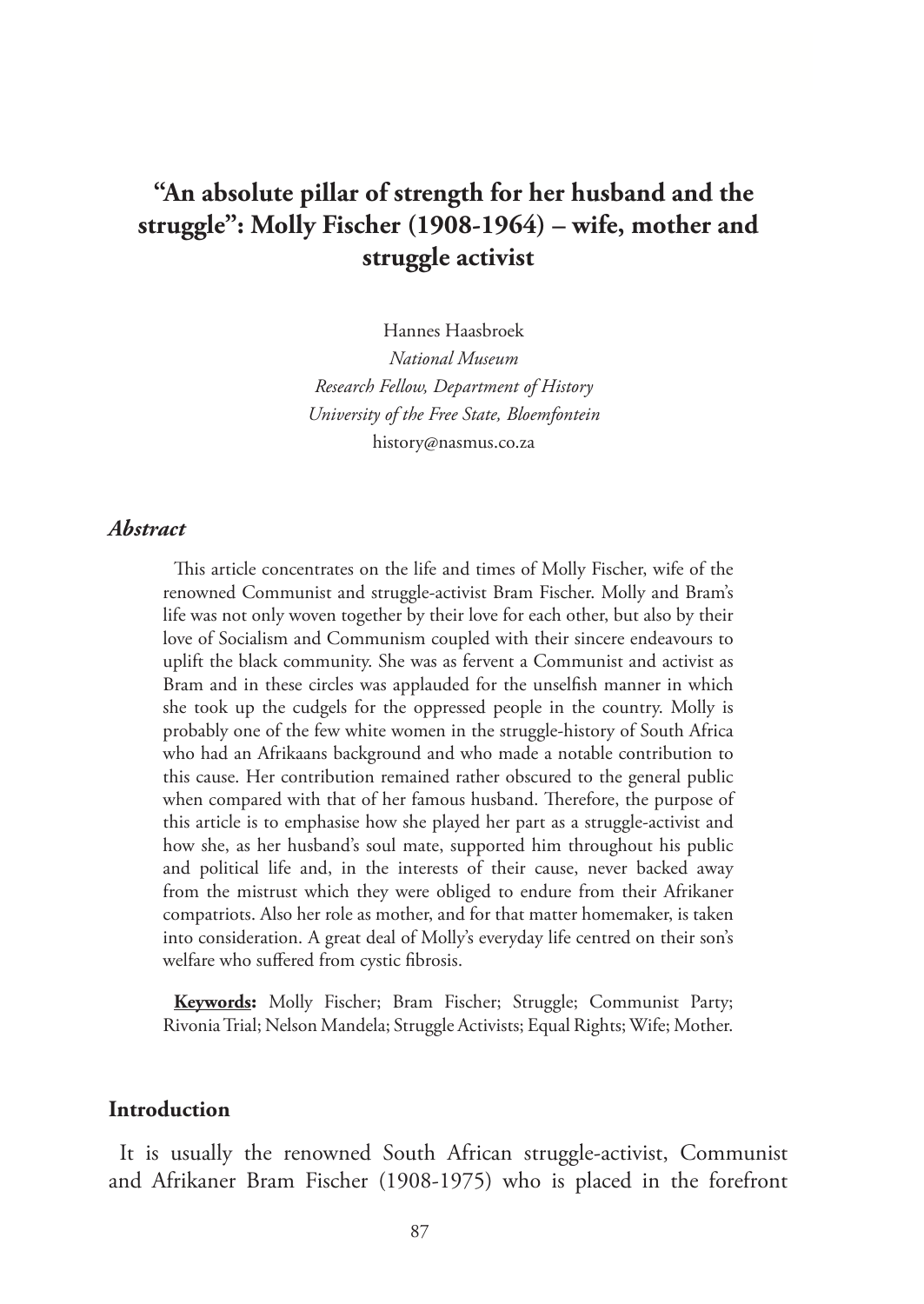of the struggle historiography of this era. Through the years the following works were published containing comprehensive studies on the life of Bram Fischer: S Clingman, *Bram Fischer – Afrikaner revolutionary* (Cape Town, David Philip, 1998); H Haasbroek, *'n Seun soos Bram* (Cape Town, Umuzi, 2011); M Meredith, *Fischer's choice – A life of Bram Fischer* (Johannesburg, Jonathan Ball, 2002); G Frankel, *Rivonia's children – Three families and the price of freedom in South Africa* (London, Weidenfeld & Nicolson, 1999) and N Mitchison, *A life for Africa – The story of Bram Fischer* (London, Merlin Press, 1973). In 2007 a documentary on his life, titled *Love, Communism, Revolution and Rivonia: Bram Fischer*'s *Story*, was produced for TV.

 Rightly so, as it was indeed he, who, as an advocate during the apartheid years, spearheaded the defence in several of the foremost struggle court cases in the country, amongst others, the Rivonia Trial (1963-1964) defending well-known persons such as Nelson Mandela, Walter Sisulu, Govan Mbeki, Ahmed Kathrada, Rusty Bernstein and Denis Goldberg, so saving them from the death penalty. On a personal and political level, Bram's sincere efforts to promote struggle interests made a deep impression on Nelson Mandela.<sup>1</sup> Many a black freedom fighter was and remains of the opinion that it was Bram Fischer who checked their radical black nationalism in favour of a nonracial democratic South Africa.2

In addition, Bram as leader of the South African Communist Party (SACP) operating underground, played a significant role in the years of struggle and achieved international respect, particularly during his own court appearance when he was sentenced to life imprisonment because of his Communist activities and support for sabotage. Furthermore, attention was focussed on him as a sufferer of cancer while in prison and there were attempts worldwide to have him released as an act of clemency to allow him to die with dignity at home.

<sup>1</sup> N Mandela, *Long walk to freedom – The autobiography of Nelson Mandela* (London, Macdonald Purnell, 1994), pp. 462, 742, 748.

<sup>2</sup> M du Preez, "Wat rym met Bram?", *BY (Volksblad),* 21 July 2007, p. 20.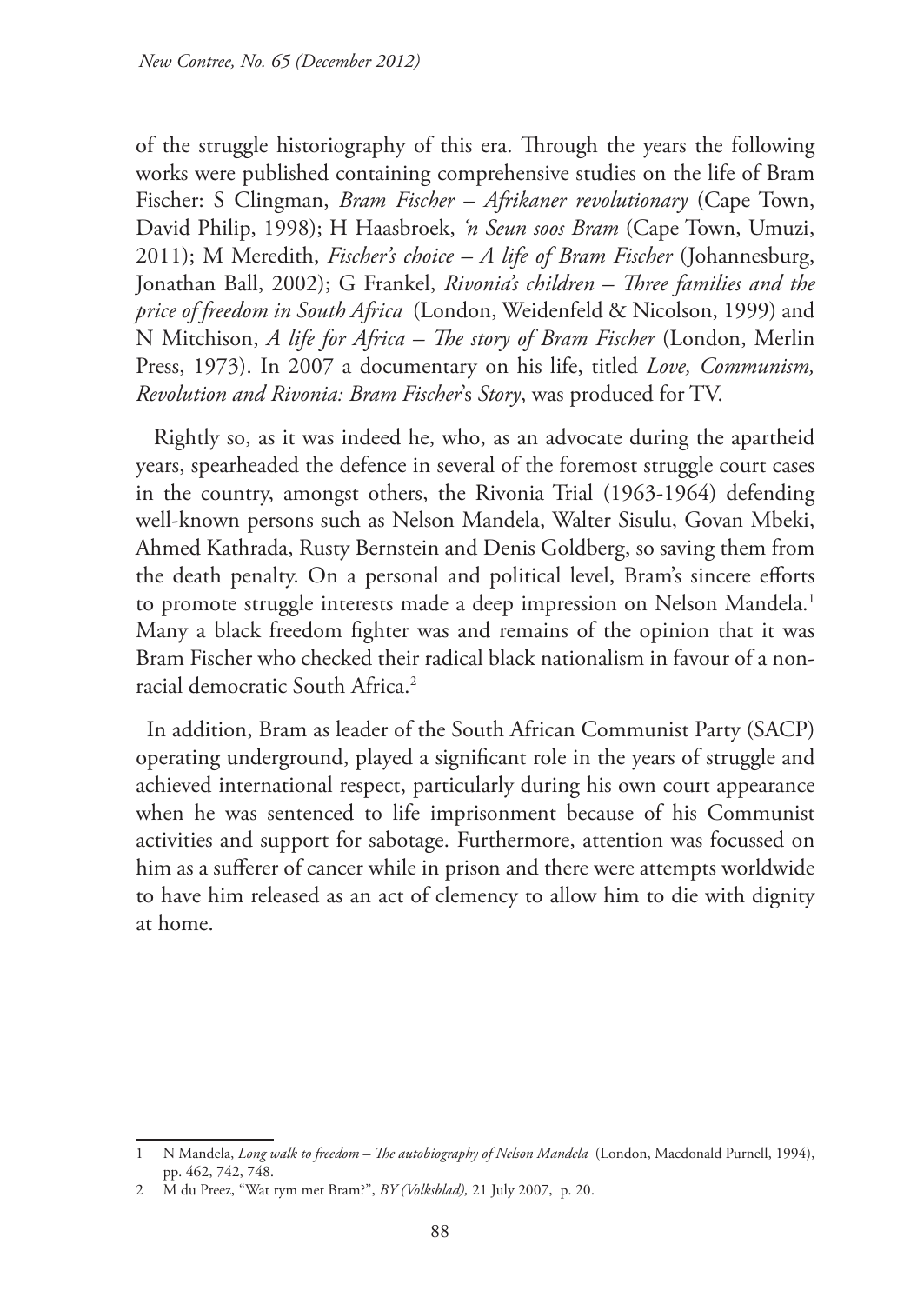It is not generally known, accept in struggle circles and those who read the biographies on Bram Fischer, that his wife, Molly,<sup>3</sup> was an equally fervent Communist and activist and that she wholeheartedly stood at her husband's side in the cause of the struggle. Up to now no scientific article was published on Molly Fischer. Therefore, this article concentrates on the life and times of Molly; how she played her part as a struggle-activist and how she supported her husband throughout his public and political life and, in the interests of their cause, never backed away from the mistrust which they were obliged to endure from their Afrikaner compatriots. Also her role as mother and homemaker is taken into consideration.

It is important to realise that Molly Fischer usually worked behind the scenes to further struggle interests, being involved in activities such as fund collecting, supporting her husband and helping those in their circle who were harassed by the security police.4 Furthermore she seldom appeared on stage to be part of public Struggle-rhetoric. Her low-profile tendencies resulted in her actions not always being as well documented as were those of her husband. It can, therefore, be difficult to present a clear description of her life as a struggle-activist in the fullest sense. Nevertheless, letters she wrote to family and friends, personal interviews with her two daughters, as well as Clingman's well-documented book titled *Bram Fischer – Afrikaner revolutionary* and other biographies of Bram in which Molly also figures, were most useful for reconstructing the life of this remarkable woman.

<sup>3</sup> Molly, christened Susanna Johanna, descended as did her husband, from a distinguished family. Her father was PS Krige who, during the First World War served as adjutant to General JC Smuts and thereafter, worked as a surveyor. Her mother, Emmy, was the eldest of five children of the Rhenish missionary F Bernsmann and his wife, Emilie. Molly's father's sister, Isie, was married to General Smuts. Despite this family tie, the Krige's were an ordinary family, not at all wealthy, who lived on a small-holding in Silverton, Pretoria, where Molly was born on 23 February 1908. Molly attended an English school, the Pretoria Girls' High School. At school she excelled at gymnastics and hockey and completed her matriculation at the age of sixteen, the year in which she was also elected a Prefect. However, her status as a prefect was revoked after she had bunked school to watch a rugby match. Molly was a sparkling, energetic and sporty person whose characteristics were occasionally restrained by a shy and pensive nature. Above all, she had a rather mischievous streak which could catch many unaware (available at: http://www.sahistory.org.za/pages/people/bios/fischer\_m.htm, accessed 17 May 2011); S Clingman, *Bram Fischer – Afrikaner revolutionary* (Cape Town, David Philip, 1998), pp. 2–4, 61; H Haasbroek, "Die advokaat se vrou", *Rooi Rose*, July 2008, p. 206.

<sup>4</sup> M Meredith, *Fischer's choice – A life of Bram Fischer* (Johannesburg, Jonathan Ball, 2002), pp. 43, 71, 87-88.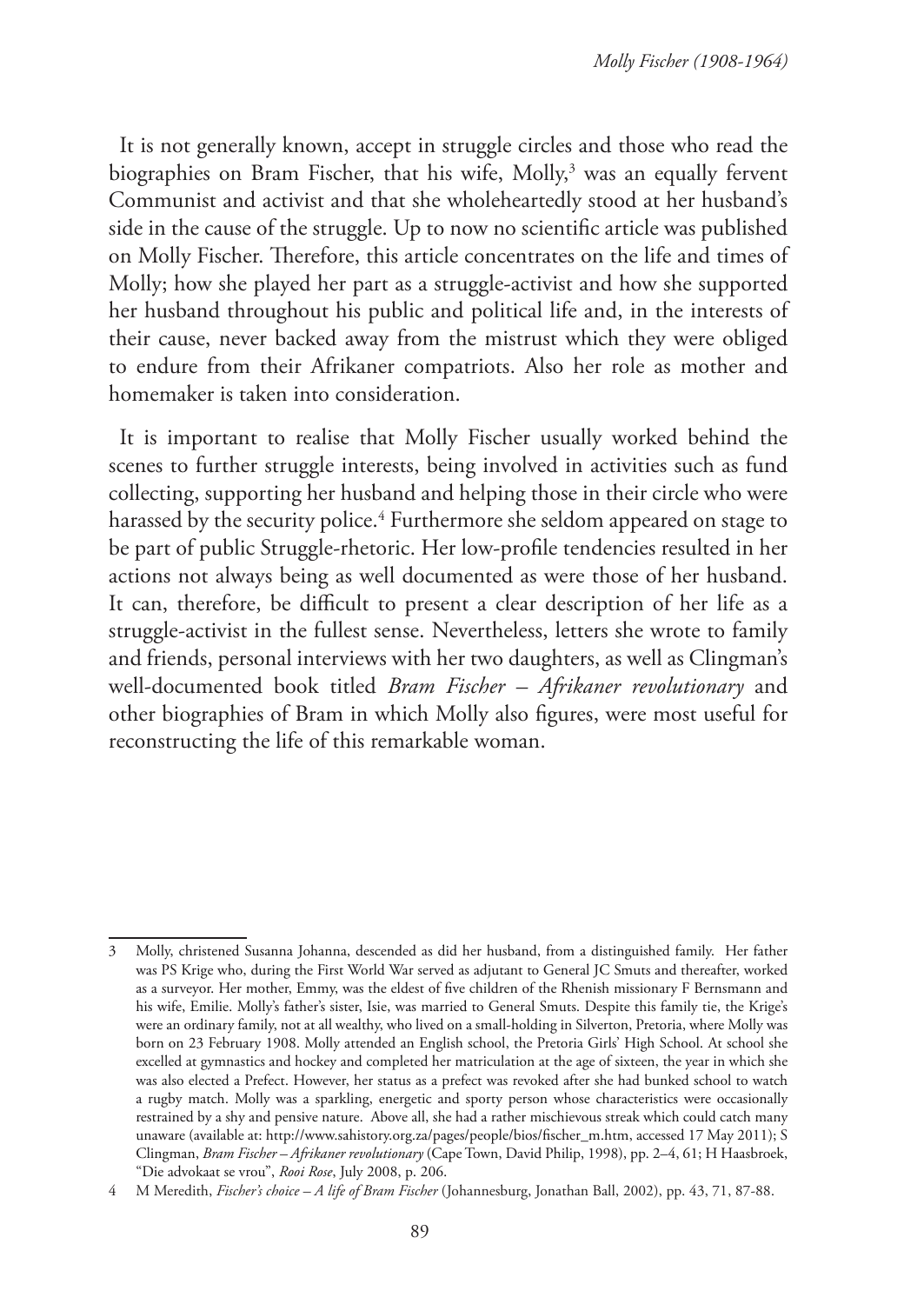### **Molly Krige's marriage to Bram Fischer**

Molly Krige met Bram Fischer<sup>5</sup> for the first time in 1927 when, on a visit to Bloemfontein as a member of the Transvaal University College's (later the University of Pretoria) hockey team, she played a match at the Ramblers Club. Because of the lack of the necessary funds to pursue her first choice of career namely that of a veterinary surgeon, she was obliged to turn to a career in teaching.6

Three years after they first met, Bram who had studied law and was serving as Registrar of the Circuit Court, coincidently reunite with Molly in Bethlehem where she was teaching. Her carefree nature made her popular amongst the pupils but offended the school administration.7 At night, she sometimes quietly also visited the Bethlehem cemetery to meditate about life. It was, in fact, one night in January 1931 in the cemetery in Bethlehem that Bram declared his love for Molly.<sup>8</sup> Her rather darker side was indeed one of her characteristics which appealed to him. Subsequently a fairly vacillating relationship developed, strengthened by copious correspondence.<sup>9</sup> Each of them had a strong personality which resulted in a fairly complex relationship.<sup>10</sup>

Although Bram held anti-imperialistic views, this did not prevent him from pursuing the family tradition which was to study overseas and acquire knowledge of the world after he had been awarded a LL.B degree at the University College in Bloemfontein in 1931.11 In December 1931 he boarded a ship for England to continue his studies in law at Oxford.12 Molly and Bram were to correspond regularly while he was abroad.<sup>13</sup> A world of new influences awaited the Free Stater. It was a time of ideological turbulence in Europe when Capitalism and Communism were being weighed against each other. Oxford accommodated sundry diverse liberal and progressive

<sup>5</sup> Bram was the eldest son of the well-known Bloemfontein couple Percy and Ella Fischer. Percy was the Judge President of the Free State and son of the eminent Free State politician and leader Abraham Fischer (Prime Minister of the Orange River Colony 1907-1910). Ella, who came from the influential Fichardt family, was a well-known community leader and novelist. H Haasbroek, *'n Seun soos Bram* (Cape Town, Umuzi, 2011), pp. 8-9.

<sup>6</sup> Available at: http://www.sahistory.org.za/pages/people/bios/fischer m.htm, accessed 17 May 2011.

<sup>7</sup> At a later stage, Molly was dismissed from the Domestic Science School in Bethlehem, apparently because she was too much of a free spirit. See S Clingman, *Bram Fischer*..., p. 69.

<sup>8</sup> H Haasbroek, *'n Seun soos Bram*...*,* p*.* 60.

<sup>9</sup> Free State Provincial Archives, Bloemfontein (FSPA), Accession ( A), Reference 750 (unarranged): Love, Politics and Marriage: The Fischer Letters 1930-1937 (by Stephen Clingman), 1984.

<sup>10</sup> S Clingman, *Bram Fischer*…, pp. 60-67.

<sup>11</sup> *Jaarboek van die Grey-universiteitskollege* (Bloemfontein, 1932), pp. 115; 1933, 230.

<sup>12</sup> M Meredith, *Fischer's choice*, pp. 16-19.

<sup>13</sup> FSPA, A, Reference 653/4, 3: Letter, E Fischer/B Fischer, 6 January 1932.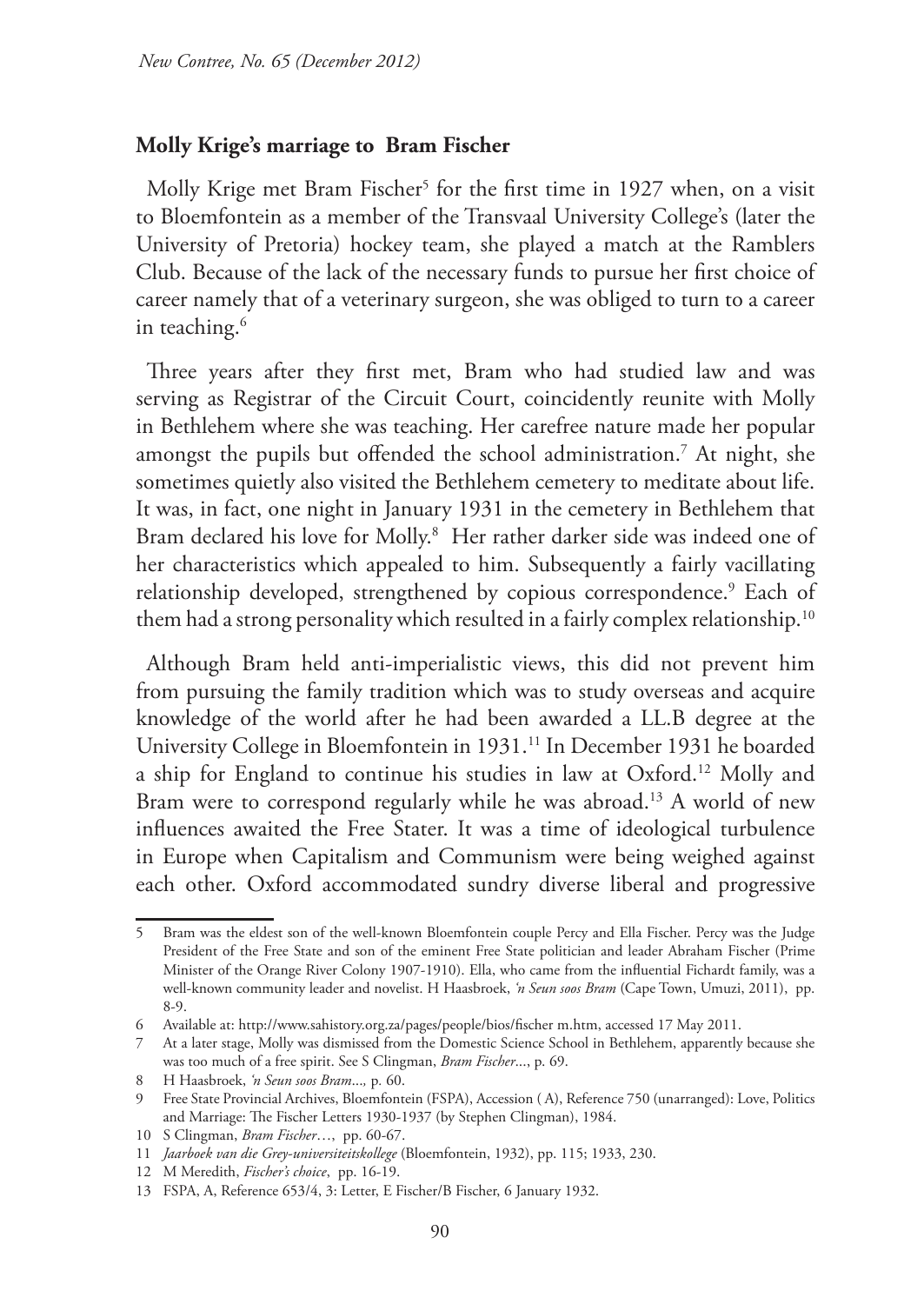associations. His interest was also aroused by the Soviet Union. During the summer of 1932 Bram, with three Oxford students, toured Russia. In his letters, amongst others to Molly and his family, he gave his impression of his whirlwind tour in these foreign parts and it was clear that he was impressed with the Soviet Union.<sup>14</sup>

Bram was keen to see Molly again and to strengthen their relationship. Instead of establishing himself in Bloemfontein where the Fischer name enjoyed great esteem which would undoubtedly have benefitted his legal career, Bram decided to start his career as an advocate in Johannesburg from January 1935. He would also be nearer to Molly who was working in Pretoria.<sup>15</sup>

Bram, very much in love as revealed in his many romantic letters to Molly,<sup>16</sup> was shaken by her decision to take a teaching post in Windhoek, South West Africa (now Namibia) for a year from April 1936. As had happened in Bethlehem, her unconventionality and spontaneity disturbed the school authorities, but she was very popular amongst the school girls. Before long, Molly let Bram know that she would marry him at any time. The final snag prior to the wedding was Molly's decision to visit Europe once her contract in Windhoek had expired. Molly visited England, Germany, France and the Netherlands. In August 1937, she was back in South Africa and Bram insisted that they were to marry at once.<sup>17</sup>

Bram and Molly, who was precisely two months older than he, were married in the garden of his parents' house, Harmonie, in Bloemfontein on 18 September 1937.<sup>18</sup> Percy and Ella took an instant liking to Molly.<sup>19</sup> From the start, there was a strong bond between Molly and her well-known parents-inlaw with their nationalistic views. Her letter to Ella from Windhoek on 26 February 1937 in fact read:<sup>20</sup>

I've always been terribly sorry for any girl who couldn't marry Bram, now I am beginning to feel sorry for any girl who can't have such nice parents-in-law. I just adore you for letting me marry Bram and spoiling me so much on top of it all.

<sup>14</sup> FSPA, A, Reference 653/1/2, 2: Letter: B Fischer/P Fischer, 19 August 1932.

<sup>15</sup> S Clingman, *Bram Fischer*…, pp. 103-104; G Budlender, "Bram Fischer – The man and the lawyer", *Consultus,*  November 1995, p. 161.

<sup>16</sup> FSPA, A, Reference 750: Love, politics and marriage: The Fischer Letters 1930 – 1937 (by Stephen Clingman, 1984).

<sup>17</sup> S Clingman, *Bram Fischer*…, pp. 115, 124.

<sup>18</sup> FSPA, A, Reference 653/10: Wedding invitation: Bram/Molly, 18 September 1937.

<sup>19</sup> FSPA, A, Reference 653/4, 3: Letter: E Fischer/B Fischer, 6 January 1932.

<sup>20</sup> FSPA, A, Reference 653/2/1, 2: Letter: M Fischer/E Fischer, 26 February 1937.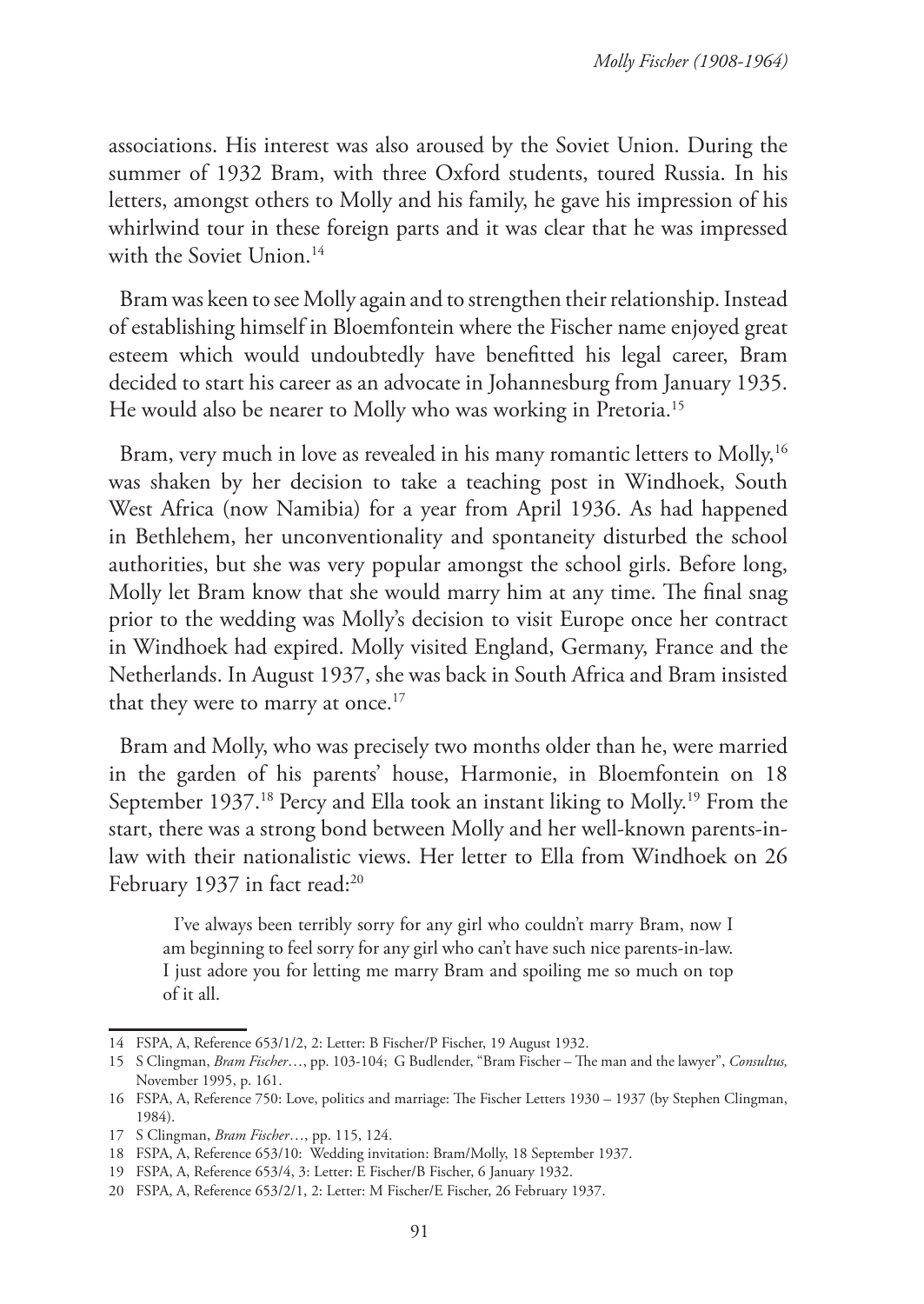Amongst family, friends and acquaintances, the bond of love between Molly and Bram was legendary.<sup>21</sup> When, at one stage, Molly experienced a pain in one of her breasts, it was feared that she might have breast cancer as this condition had been the cause of her mother's death. Bram, extremely distressed about his wife's condition, let his parents know that he, in this "first miserable night of our married life", realized what to him was of importance in life and this was not the situation in Europe.<sup>22</sup> Fortunately Molly's condition was not serious. Uys Krige, the well-known poet and author and Molly's second cousin, once remarked that Bram's and Molly's marriage was to him one of the happiest and most exemplary unions that he had known in his long life.<sup>23</sup>

# **Molly as mother**

In Johannesburg the newly-wed couple settled down in a flat on the Westcliff ridge with a view stretching northwards to the Maggaliesberg mountains.<sup>24</sup> Molly's prospects to raise her first child in a flat fortunately did not materialise. Instead, she would have experienced motherhood in a comfortable home.

### *12 Beaumont Street*

It was the advocate's intense desire to present his wife with a real home. In April 1939, a pregnant Molly moved into a recently completed double storey dream home at 12 Beaumont Street, Oaklands, in the northern suburbs of Johannesburg.25 They had three children: Ruth (born in 1939), Ilse (in 1943) and Paul (in 1947, died 1971). To be children of parents supporting the Communist ideology in South Africa was not easy for them. Molly and Bram explained everything in the simplest terms to their children: they did not approve of the government and the government was hostile towards the Communists and the struggle.<sup>26</sup>

<sup>21</sup> G Bizos, *Odyssey to freedom* (Houghton, Random House, 2007), p. 285.

<sup>22</sup> FSPA, A, Reference 653/1/3, 2: Letter: B Fischer/E Fischer, 7 September 1939.

<sup>23</sup> *Rapport,* 6 May 1973

<sup>24</sup> M Meredith, *Fischer's choice...*, p. 25.

<sup>25</sup> FSPA, A, Reference 653/1/3, 2: Letter: B Fischer/P Fischer, 28 April 1939.

<sup>26</sup> FSPA, A, 653/10, 3: Letter: B Fischer/E Fischer, undated; S Clingman, *Bram Fischer*…, pp. 126, 168, 184, 223. Ruth, and especially Ilse, supported the progressive political sentiments of their parents and were very openminded about political matters as they were allowed to speak freely on this subject in their parents' home. See S Clingman, *Bram Fischer*…, pp. 222-224, 233, 265-267, 347-348. Today Ruth (Rice) lives in Cape Town and Ilse (Wilson) lives in Johannesburg.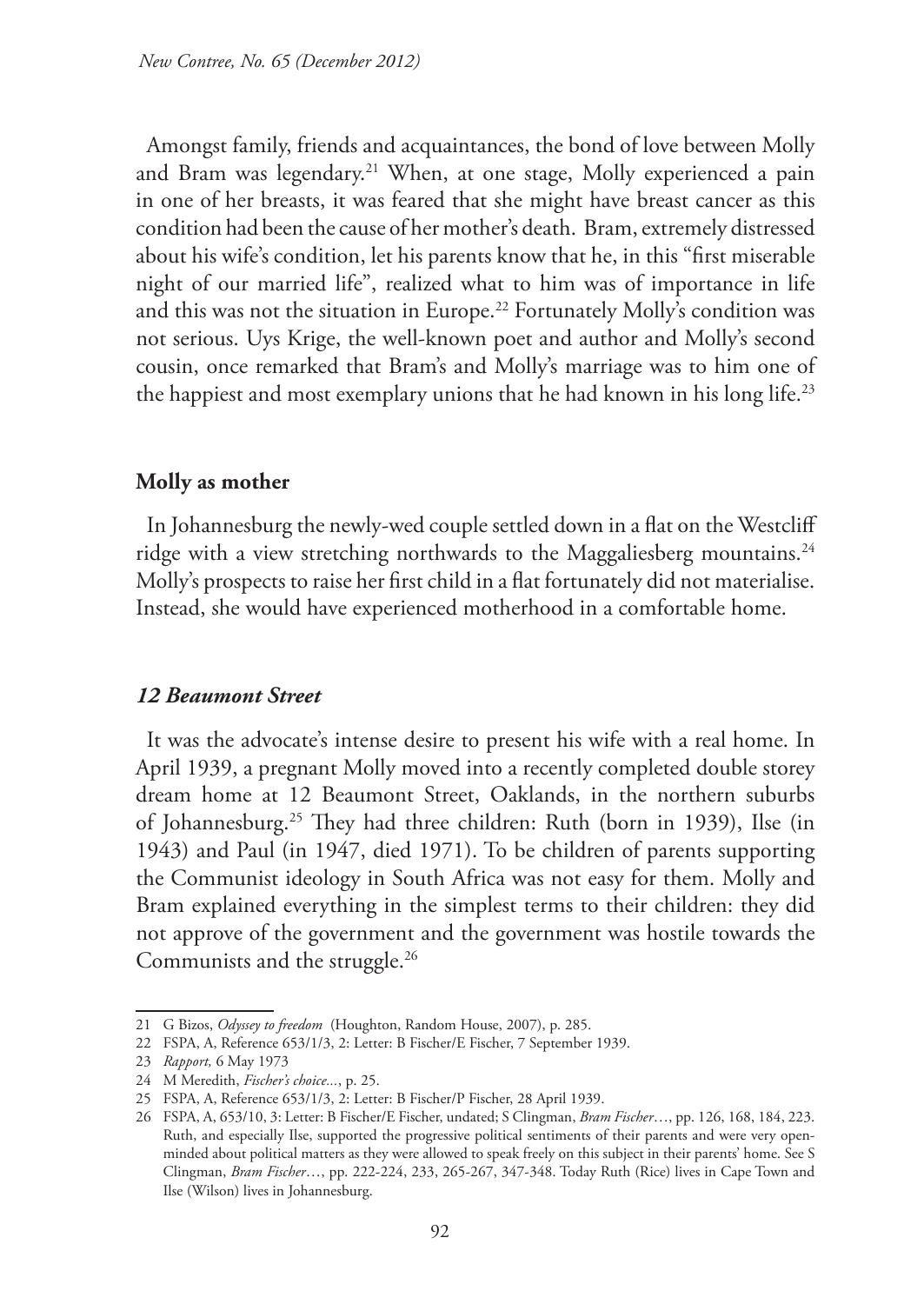Robert Smith, who as a young boy lived with his parents diagonally opposite the Fischers in Beaumont Street and often played with the Fischer children, particularly with Paul, remembers them as friendly people, although Molly could be hot-tempered when discipline had to be maintained.<sup>27</sup> Ruth confirms this: "As children our friends were very keen to come to our home … My mother was similarly sincere and warm-hearted."28

A great deal of Molly's everyday's life as homemaker centred on Paul's welfare. From an early age, her son suffered from a short-windedness from which he could not recover.29 Paul was diagnosed with cystic fibrosis, a recessive genetic condition which, amongst others, results in the lungs filling with thick mucus which would not lessen.<sup>30</sup> Paul's life expectancy was six years, but he battled on bravely and died at the age of twenty-three. In all probability he reached this age because of the painstaking support he received from his parents.<sup>31</sup> With patience and love, obstacles were overcome. There was always a fear that he could die suddenly.32 Ruth remembers that her mother had a sense of fun and enjoyed life, but that the endless care she gave Paul often left her exhausted.33

Although the Fischer home appeared to radiate an atmosphere of cheerful camaraderie, it was in fact a meeting place for leftists and anti-apartheid activists of all racial groups. Many parties were held there such as those which commemorated Communist activities and it was a place where family and friends could visit whenever they wished and were hospitably welcomed, but there were times when an atmosphere of solemnity prevailed. By means of the power at its disposal, the National Party government and its security police continued in the 1960's to ruthlessly suppress the underground opposition as

<sup>27</sup> R Smith (Personal Collection), interview, H Haasbroek (Historian, National Museum, Bloemfontein), 1 December 2011.

<sup>28</sup> W Brümmer, "'n Pa soos Bram" (interview with R Rice), *BY (Volksblad),* 25 June 2011, p. 6.

<sup>29</sup> FSPA, A, Reference 653/10, 3: M Fischer/E Fischer, 13 November 1959.

<sup>30</sup> S Clingman, *Bram Fischer*…, pp. 218.

<sup>31</sup> H Haasbroek, "Bram Fischer en 'n seun soos Paul", *Culna*, 63, November 2008, p. 23.

<sup>32</sup> S Clingman, *Bram Fischer*…, pp. 217-220. As a result of the progress made in the sphere of medicine and the more effective medication available, someone suffering from cystic fibrosis can be kept in reasonable health and have a longer life expectancy today provided that a strict diet is adhered to. In 2008 Peter Laird, at the age of fifty-one, was the longest surviving patient suffering from this disease which had been diagnosed when he was six months old. Despite the progress made in this field, experts agree that even today to bring up a child with cystic fibrosis, requires an exerted effort on the part of the family. Cf. G Warren-Brown, "Living with Cystic Fibrosis", *Life* (Healthcare), Autumn, 2008, pp. 39-41.

<sup>33</sup> W Brümmer,"'n Pa soos Bram" (interview with Ruth Rice), p. 7. In the late 1950's, when an old friend of Bram's was standing for election to the Johannesburg City Council as an independent liberal, Molly broke her ban to serve at an election table but did not speak about politics, but quietly about Paul. See S Clingman, *Bram Fischer*…, p. 223.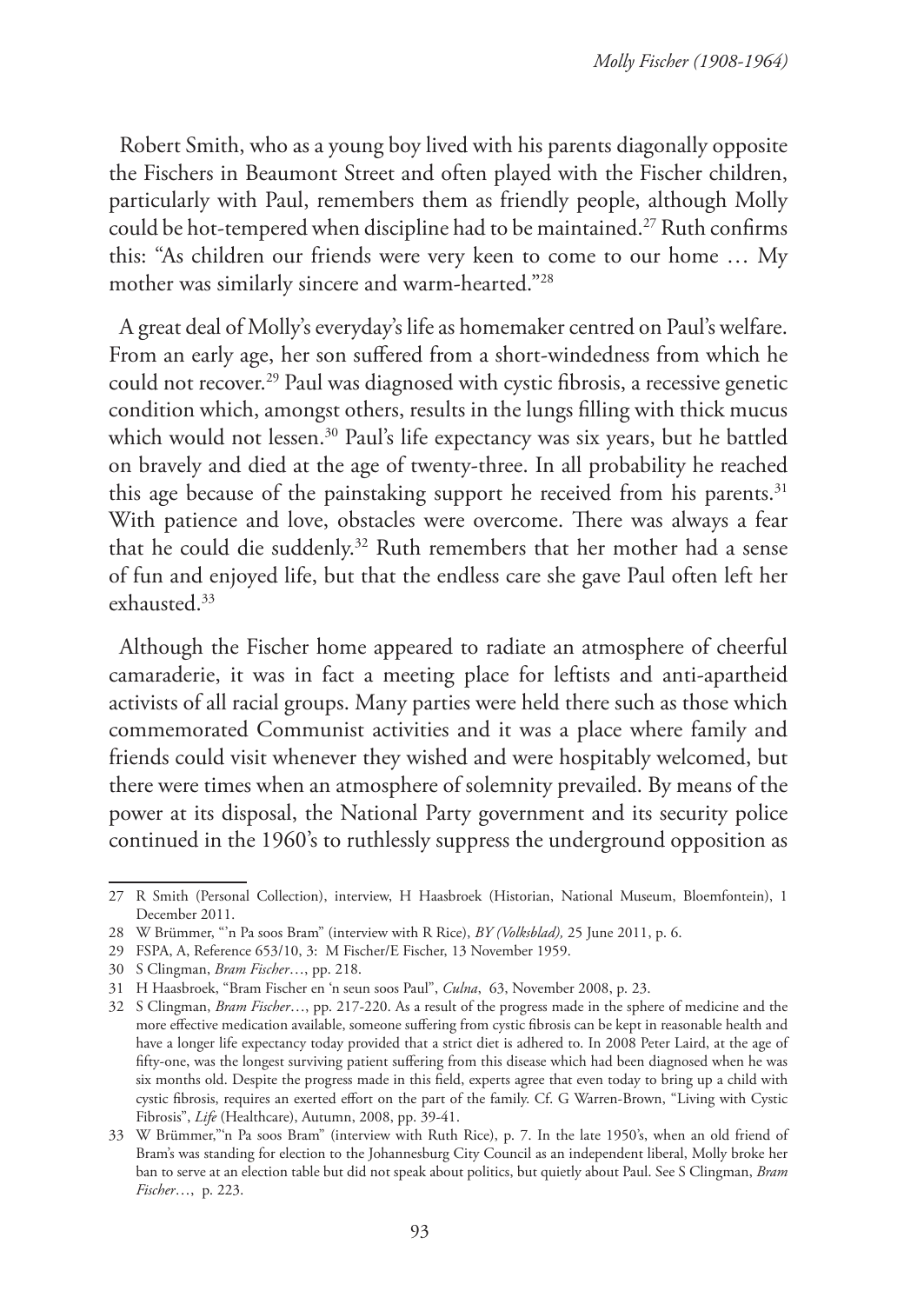embodied in the South African Communist Party. In fact, as early as 1953, the first police raid took place on the Fischer home in search of illegal documents and pamphlets.<sup>34</sup>

When Molly was detained in April 1960 for her Communist activities, it had a disruptive influence on the Fischer home. Ruth was in Cape Town at the time and at home, Ilse, now in her final year at school, had to stand in and assist with the housekeeping and keep an eye on Paul.<sup>35</sup>

It was these tendencies which to an increasing extent tarnished the cordial atmosphere in the Fischer home.

### *The case of Nora Mlambo*

The adoption by Molly and Bram of the black child Nora Mlambo in the 1940s required adjustments in the Fischer household. The adopting of Nora was an extremely unusual way of doing at the time in which they lived. She was more or less of Ilse's age and the child of a deceased sister of the Fischer's maid, Mary Mlambo. A home had to be found for Nora and because of their progressive political views, Molly and Bram spontaneously came to the decision to adopt her. Mary was a little hesitant as she wished the child to grow up in accordance with traditions and customs of her tribe. Molly and Bram convinced her that with the means at their disposal, they could provide Nora with a better education. In every respect, Nora was brought up in their home with the other children as their own child. She called Molly and Bram by their first names. In spite of this, close friends of the Fischers stated afterwards that it always seemed that Nora did not feel at home in the white Fischer household, particularly so when there were guests.<sup>36</sup>

Nora's case created uneasiness during the apartheid era. Her aunt was the maid in the Fischer home where she lived and she and Ilse were required to attend different schools. By means of the necessary explanations and goodwill, obstacles were overcome.<sup>37</sup> Naturally there were those who perceived this state

<sup>34</sup> M Meredith, *Fischer's choice*…, pp. 36, 43.

<sup>35</sup> S Clingman, *Bram Fischer*…, pp. 265-266.

<sup>36</sup> *Dagbreek,* 8 May 1966; Haasbroek, *'n Seun soos Bram*…, p. 196. Apparently Nora was adopted by Molly and Bram when she was three years old and until then had lived in the then Vlakfontein Township in Pretoria. See *Dagbreek,* 8 May 1966.

<sup>37</sup> I Wilson (née Fischer)/R Rice (née Fischer) (Personal Collection), interview, D du Bruyn (Historian, National Museum, Bloemfontein), 4 May 2007.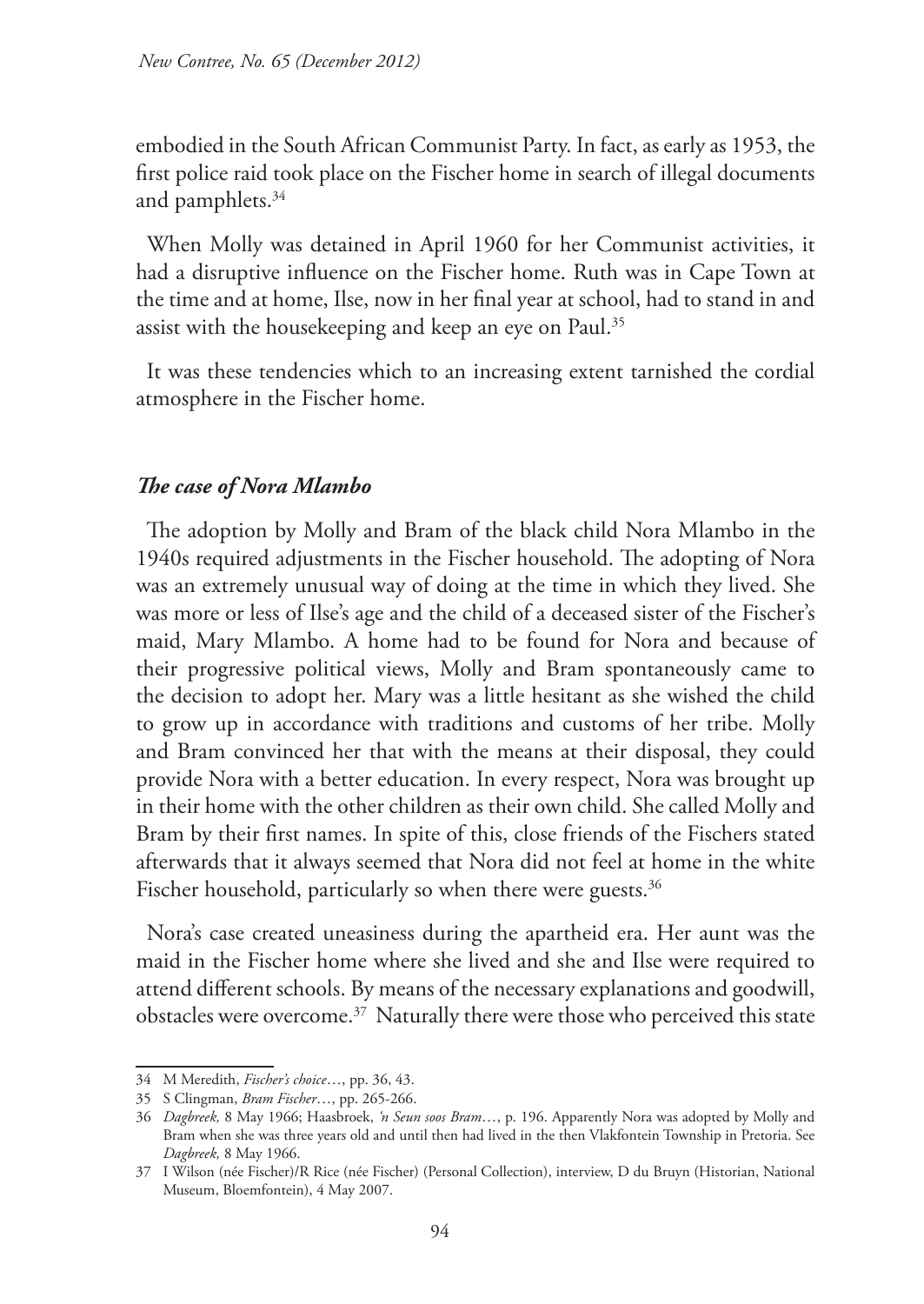of affairs as an unholy Communist experiment and considered it as nothing less than an attempt to provoke the government.<sup>38</sup>

The opinions of those of other persuasions who found it difficult to come to terms with this situation were taken into consideration. In Beaumont Street, Molly and Bram usually avoided any uneasiness by having their own children eat with Nora in the kitchen while the adults ate in the dining room. For instance, when Ella was on her way to pay a visit, Molly would usually quietly mention to Bram something to the effect that "Ouma is coming, what about the girls, she is too old to change her ways".39

Nora became pregnant at school. Molly paid for her to complete her schooling by correspondence. With a baby boy and with a husband, Nora was essentially back within her own culture so that she and the Fischers became estranged. Furthermore, in the prevailing political milieu Bram's and Molly's lives became ominously complex which drew their attention away from Nora.<sup>40</sup>

# *Family relations*

As a rule, Molly and Bram, never tried to hide their leftist views from their family, particularly not from his parents with their nationalistic sentiments although they naturally did not disclose everything. Ella and Percy probably had difficulty in coming to terms with the Communist views of their son and daughter-in-law, particularly in view of their prominent status in the Afrikaner community. Nevertheless, they resigned themselves to this and always received them with open arms.<sup>41</sup>

Despite political differences, Molly and Bram always had the interests of their family at heart and issued friendly invitations to them to visit.<sup>42</sup> The enduring close bond which existed between them, particularly between Bram and his mother, sometimes tended towards interference, but did not bother Molly. In many respects, Ella was a dear person with an overwhelming love

<sup>38</sup> S Clingman, *Bram Fischer*…, p. 171.

<sup>39</sup> I Wilson (née Fischer)/R Rice (née Fischer) (Personal Collection), interview, D du Bruyn (Historian, National Museum, Bloemfontein), 4 May 2007.

<sup>40</sup> H Haasbroek, *'n Seun soos Bram*...*,* p. 197.

<sup>41</sup> I Wilson (née Fischer)/R Rice (née Fischer) (Personal Collection), interview, D du Bruyn (Historian, National Museum, Bloemfontein), 4 May 2007; FSPA, A, Reference 653/1/3, 8: Letter, B Fischer/E Fischer, 28 January 1945.

<sup>42</sup> FSPA, A, Reference 653/1/3, 15: Letter: B Fischer/Parents, 30 April 1952.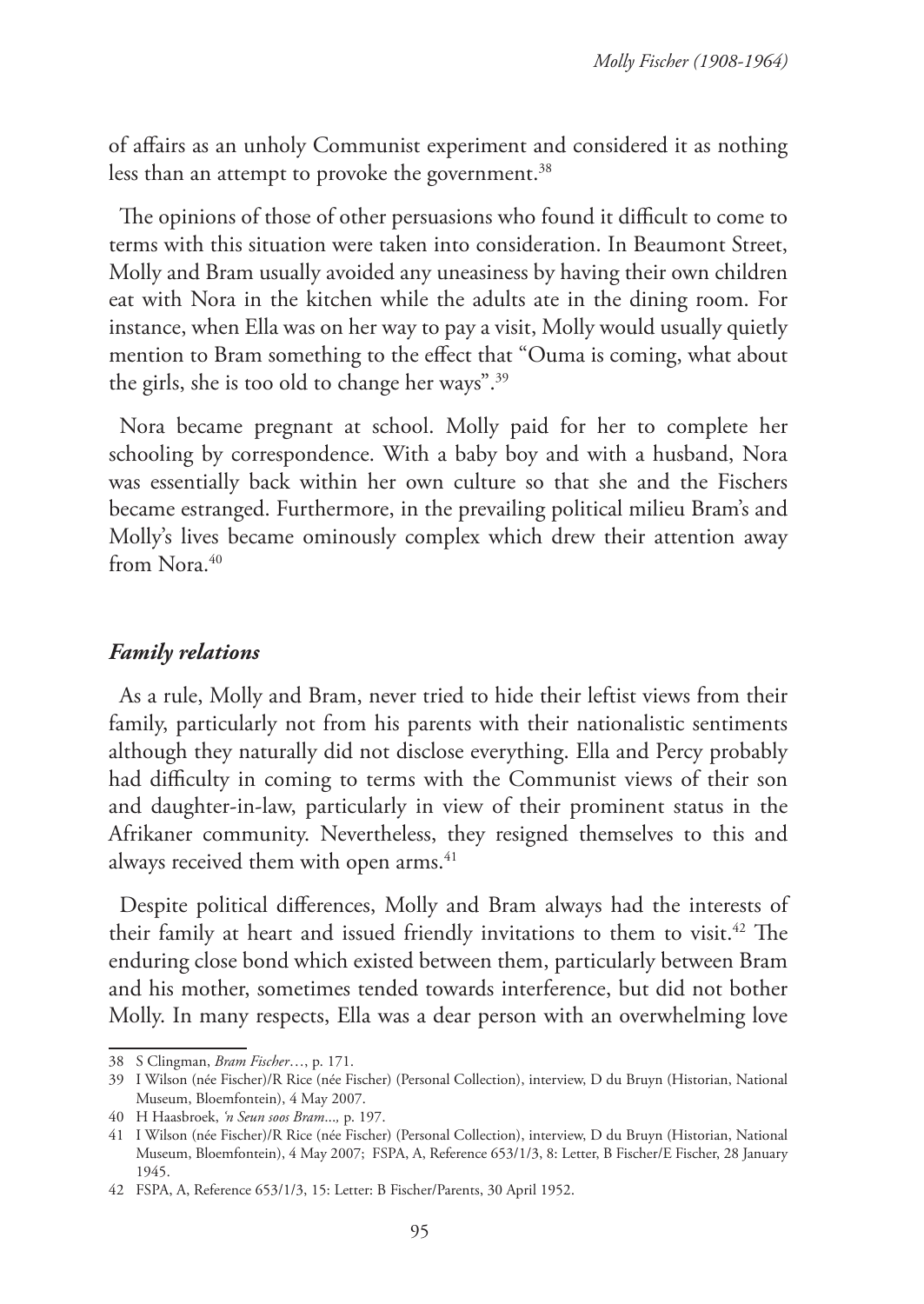for her family.43 For this reason, her excessive attachment to her family did not really bother anyone, simply because she meant so well.<sup>44</sup> After a visit to the Fischer farm near Bloemfontein Molly wrote to her mother-in-law, saying: "We had a lovely weekend & we returned home refreshed & in high spirit … Thank you so much for a lovely weekend."45

Molly and Bram enjoyed the visits of their family, especially those of their parents, as well as of friends, colleagues and acquaintances who did not share their political views and were unaware of their underground activities, but these visits were to them clearly stressful. Bram's busy underground activities and legal work required careful planning. In the politically open Beaumont home, they went out of their way to create a perfectly normal atmosphere in order not to give unnecessary offence. They could always claim that the visits of members of other racial groups were, in fact, those of Bram's clients.

### **Molly as struggle-activist**

# *Member of Communist Party*

Disappointed by the lack of action on the part of white leftists in their opposition to the separation of the races, Molly and Bram moved ever closer to the Communist Party of South Africa (CPSA) as this was the only party which could comfortably accommodate all races.<sup>46</sup> It was apparently Bram's influence which persuaded Molly to enter into politics.<sup>47</sup> Although there is some uncertainty regarding the exact date of their becoming members of the Communist Party of South Africa, it would seem that by 1942, they were both members of this party.<sup>48</sup>

### *Growth as a leader: Municipal candidacy*

Molly also spread her wings. Riding the crest of the wave, Hilda Bernstein of the Communist Party won the municipal election in Hillbrow in 1944 –

<sup>43</sup> I Wilson (née Fischer)/R Rice (née Fischer) (Personal Collection), interview, D du Bruyn (Historian, National Museum, Bloemfontein), 4 May 2007.

<sup>44</sup> H Haasbroek, *'n Seun soos Bram*..., pp. 186-196.

<sup>45</sup> FSPA, A, Reference 653/2/2, 5: Letter: M Fischer/E Fischer, 24 March 1954.

<sup>46</sup> D Welsh, *The rise and fall of Apartheid* (Johannesburg, Jonathan Ball, 2009), p. 45.

<sup>47</sup> Available at: http://www.sahistory.org.za/pages/people/bios/fischer\_m.htm, as accessed on 17 May 2011.

<sup>48</sup> S Clingman, *Bram Fischer*…, p. 149.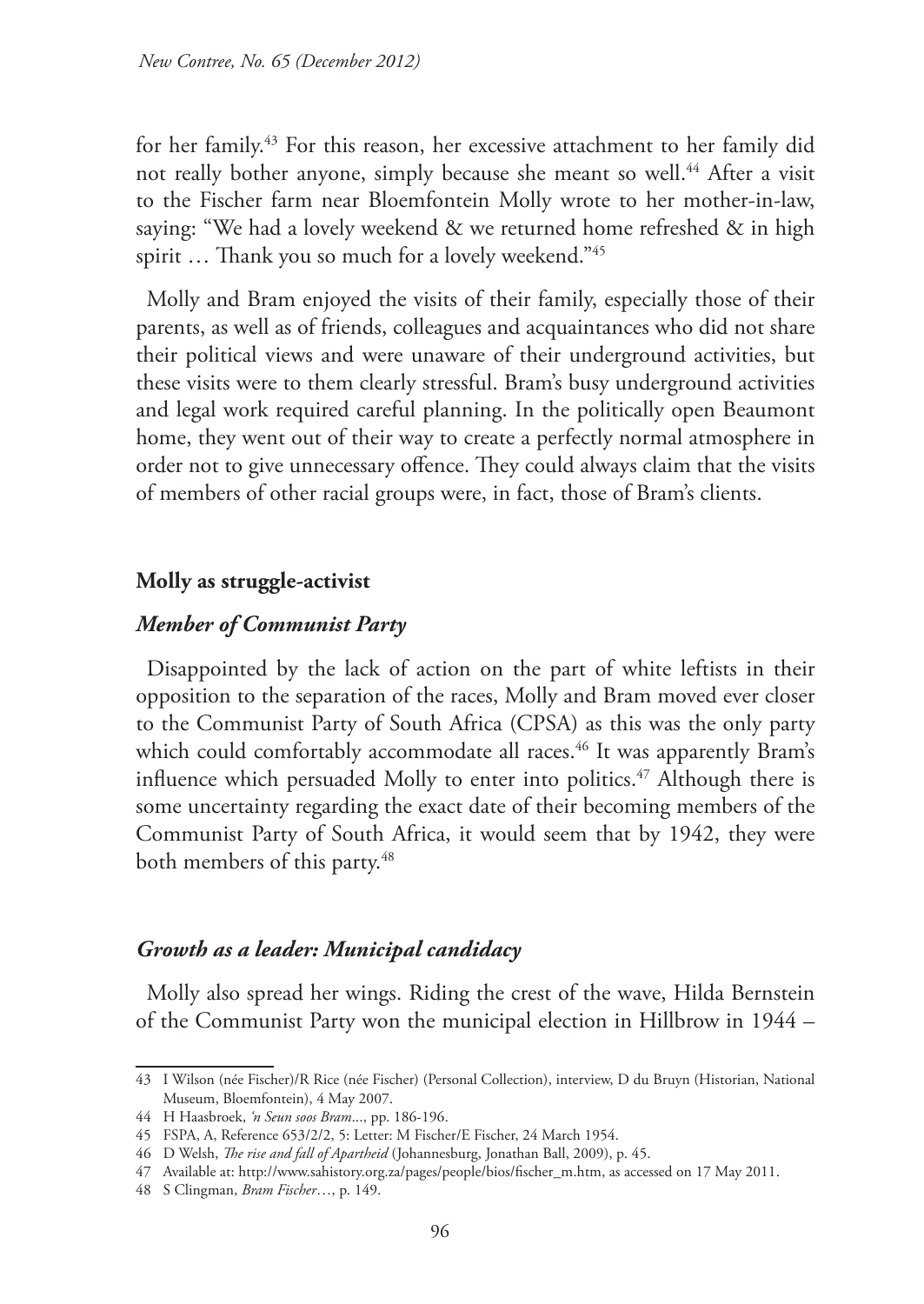the first and only Communist candidate ever to be voted onto the Council in Johannesburg by white voters. Bram and Molly had thrown their full weight behind her. In 1945 Molly was also courageous enough to stand for the Communist Party in the Johannesburg municipal elections. She was a candidate for Ward Three (Hospital/Braamfontein).<sup>49</sup>

Although Molly began her campaign rather reticently, her self-confidence grew to such an extent that she fought a fierce campaign for improved local facilities.<sup>50</sup> She made use of her own two daughters to pose for a photograph featured on an election pamphlet, with the caption "Secure their future".<sup>51</sup>

Regardless of *The Guardian's* prediction that Molly would defeat her opponents convincingly and make the fascist *Transvaler* look sheepish, Molly lost badly. None of the candidates put up by her party achieved any success. Molly drew 461 votes, the least number of votes of the four candidates who stood for election in that ward. The United Party (UP) candidate drew 2387 votes.<sup>52</sup>

# *Enthusiastic activist and Communist*

Throughout the years, Molly was as enthusiastic an activist and Communist as was her well-known husband.53 Membership of the Communist Party, so she believed, infused their lives with so much more meaning in the oppressive political system which existed in South Africa. Walter Sisulu indeed remarked that Molly was particularly outspoken about her Communist views and that, other than was the case with other Communist hotheads, one could engage in a meaningful argument with her.<sup>54</sup> Mandela described Molly as "impressive, considerably more aggressive than Bram and having a warm personality".<sup>55</sup>

Bram and Molly worked untiringly to arouse public support for the Soviet Union during its conflict with Germany during the Second World War (1939-1945). In South Africa, the Soviet Union, as an ally of the Allied Forces against the Nazi's, was regarded at that time with sympathy from some

<sup>49</sup> *The Guardian,* 26 July 1945; 25 October 1945; S Clingman, *Bram Fischer*…, p. 176.

<sup>50</sup> FSPA, A, Reference 653/1/3, 8: Letter: B Fischer/Parents, 22 June 1945.

<sup>51</sup> *The Guardian*, 25 October 1945.

<sup>52</sup> S Clingman, *Bram Fischer*…, pp. 176- 178.

<sup>53</sup> M Meredith, *Fischer's choice*…, pp. 28, 31.

<sup>54</sup> H Haasbroek, "Die advokaat se vrou", *Rooi Rose*, July 2008, p. 206.

<sup>55</sup> N Mandela, *Long walk to freedom* …, p. 462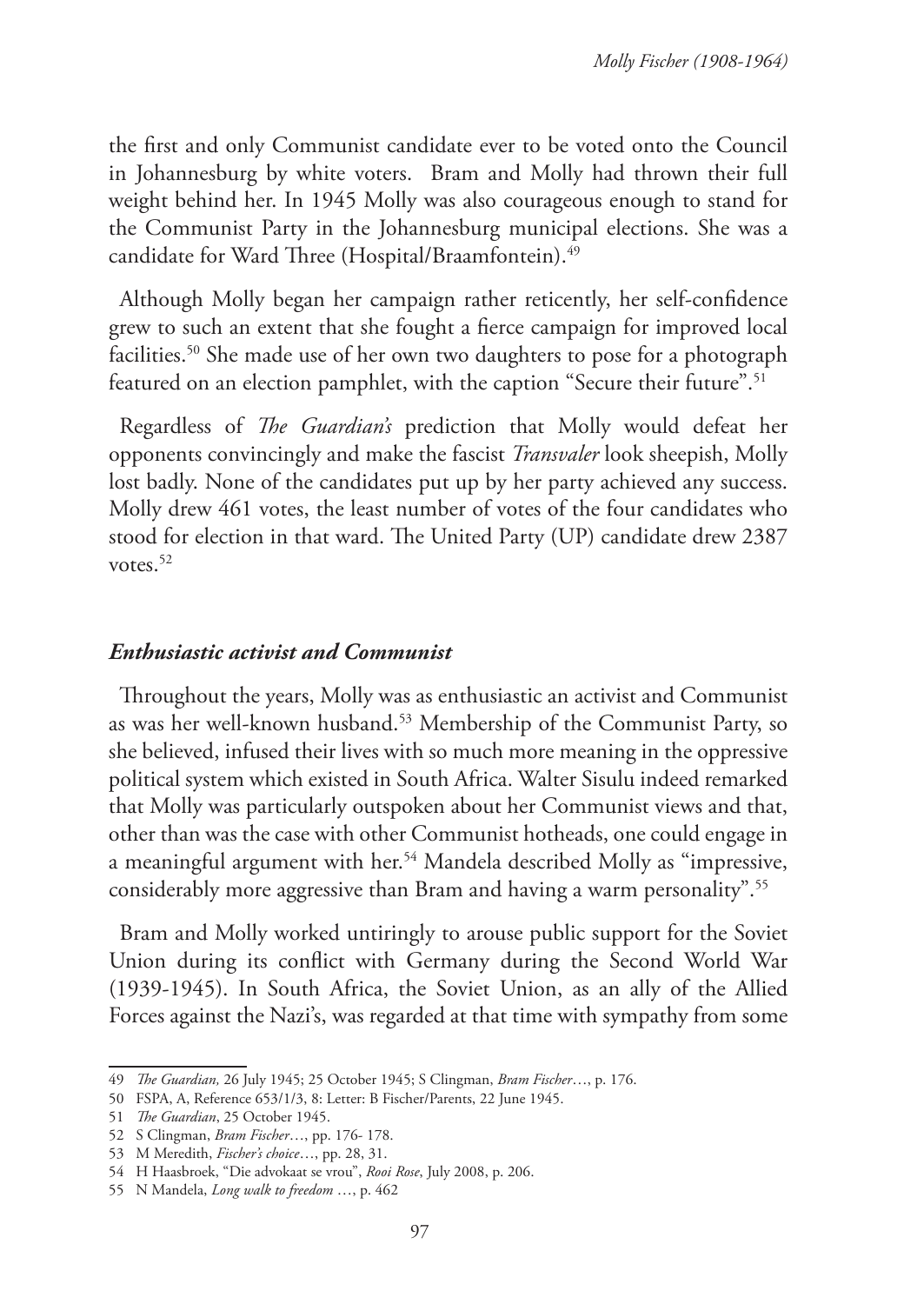quarters, even from the government. Hundreds of new members joined the party in South Africa.

Molly and Bram otherwise kept themselves busy with addresses, lectures and fundraising by means of fetes and jumble sales to further struggle and Communist interests. In organisations such as the Friends of the Soviet Union, Medical Aid for Russia and especially the Left Club, Molly and Bram played key roles. Molly was somewhat amused when she discovered that people were surprised to meet Communists who were without knives, beards and red scarves. She told Ella and Percy that the public were shocked to see how perfectly ordinary and respectable Communists could be.<sup>56</sup>

After the apartheid government had banned the Communist Party of South Africa (CPSA) in 1950, which had been legal until then, a new highly effective underground party named the South African Communist Party (SACP) was established in 1953 as opposed to the old legal CPSA. In practice it was no more than a continuation of the old party. Practically all the previous leaders and members of the party joined the new organisation. In addition to Molly and Bram, there were other well-known couples such as Rusty and Hilda Bernstein, Joe Slovo and Ruth First, Brian and Sonya Bunting, Ben and Mary Turok, Eli and Violet Weinberg and Jack and Rica Hodgson. The Central Committee was re-established. The party's headquarters would be in Johannesburg and the Secretariat of the region began to meet regularly. Less than one hundred members formed the nucleus of the party and most of these were from the Transvaal. They usually met in secret in small cell groups of four or five members but national gatherings also took place without the police becoming suspicious. A sort of cat-and-mouse game developed between the Communists and the security police. In large part, Molly belonged to all the organisations with which her husband was associated and actively participated in Communist cell activities, particularly the SACP's women's group. She was also a member of the Federation of South African Women.<sup>57</sup>

<sup>56</sup> S Clingman, *Bram Fischer*…, pp. 159, 168.

<sup>57</sup> R Bernstein, *Memory against forgetting – Memories from a life in South African Politics, 1938-1964* (London, Penguin, 1999), pp. 130-131; G Frankel, *Rivonia's children – Three families and the price of freedom in South Africa* (London, Weidenfeld & Nicolson, 1999), p. 86; M Meredith, *Fischer's choice*…, p. 44 (available at: http://www.sahistory.org.za/pages/people/bios/fischer\_m.htm, as accessed on 17 May 2011). In 1954 the Federation of South African Woman (FDSAW) was established presenting some 230 000 women drawn largely from the Congress Allience, but especially from the ANC's Women's League. The federation had two primary aims: To work for majority rule and end the policy of apartheid, and to build a multiracial women's organization that would also work for the rights of, and freedom for, women (available at: http://www.anc.org.za/show. php?id=4667&t=Women%60s%20Struggles; http://www.sahistory.org.za/topic/womens-struggle-1900-1994, both accessed on 7 December 2012).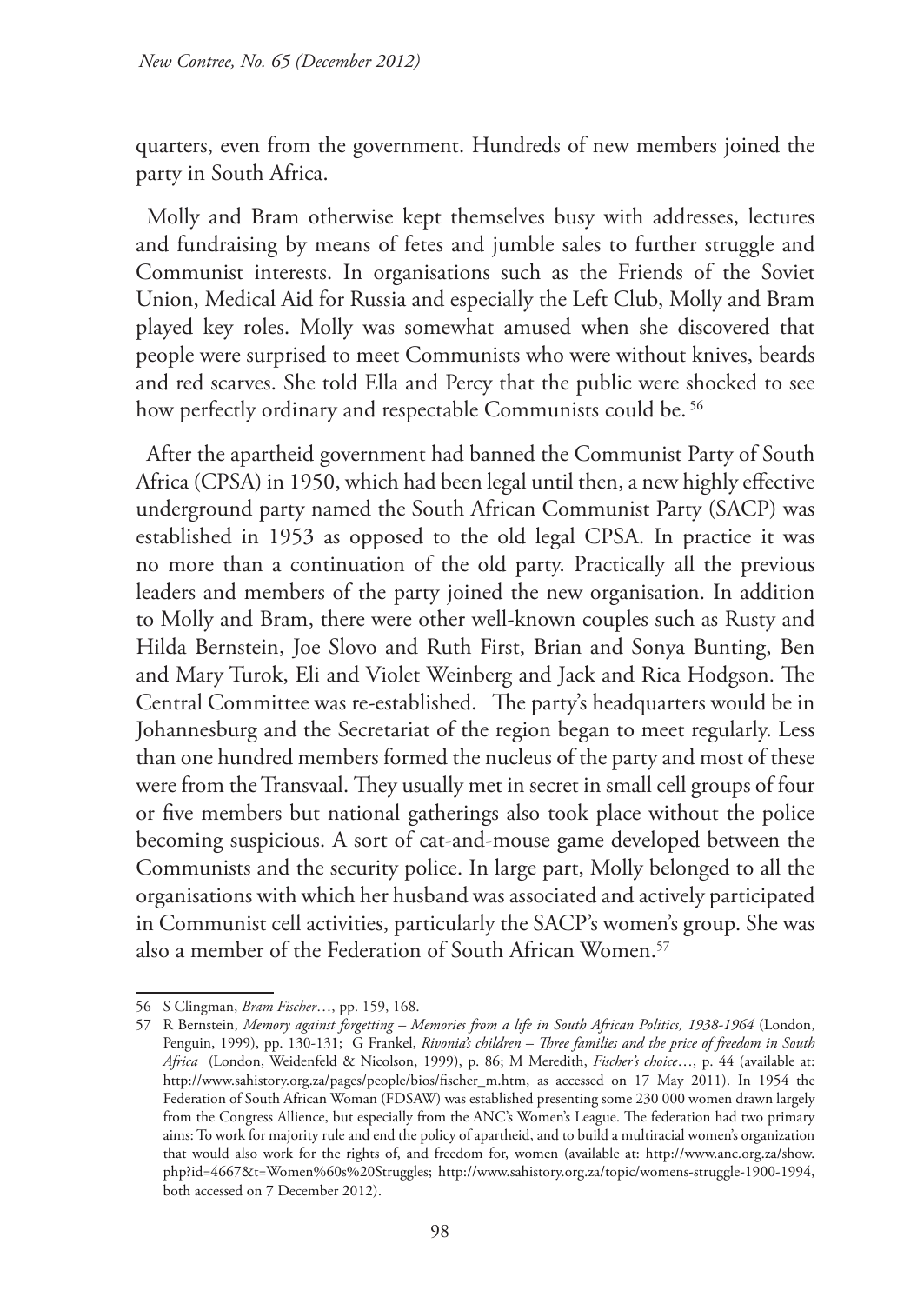The Communist Party had been banned but the police remained suspicious. The government's special security police unit functioned independently of the police and had the authority to crush political opposition at their discretion. Telephone calls and meetings were monitored, post intercepted, activists kept under surveillance and photographed, gatherings infiltrated and registration numbers on vehicle number plates recorded.<sup>58</sup>

Because the Fischers were being targeted by the security police, they became more vigilant about their movements. In July, 1954 when Molly, as Secretary of the South African Society for Peace and Friendship with the Soviet Union (SASPFSU) departed on a trip abroad, ostensibly to take a break from the stressful circumstances in which they were living, but evidently also to raise funds for the struggle, Bram appealed to his parents to remain silent about this trip and under no circumstances to refer to it in correspondence. During the four months Molly was abroad, she visited England, and with the help of anti-apartheid contacts, also visited China and the Soviet Union. Her travels took her through Eastern Germany, Poland and Czechoslovakia. Wherever she went, Molly was welcomed with open arms by friends of the struggle and exposed to the socialist culture. During the parade in Peking commemorating the Chinese Revolution on 1 October 1954, Molly took her place with other delegates on the podium just below Mao Tse-tung. She was stunned by the overwhelming scale of the parade.<sup>59</sup>

On her return to South Africa, Molly's movements were also restricted by the government and she was ordered to resign as secretary of the SASPFSU while, in addition, she was not permitted to attend any gatherings for the following five years.<sup>60</sup>

In 1955, the liberal and revolutionary fronts as the Congress of the People held a vast gathering on an open piece of land or sports field at Kliptown near Johannesburg. The most important role players on this occasion were the African National Congress (ANC), the South African Indian Congress and the Coloured People's Organisation, as well as the Congress of Democrats – together they formed the Congress Alliance. Naturally, several of the members of these organisations were also members of the clandestine Communist Party. This "congress of the people" discussed the Freedom Charter in which an

<sup>58</sup> H Haasbroek, *'n Seun soos Bram*..., p. 213.

<sup>59</sup> Available at: http://www.sahistory.org.za/pages/people/bios/fischer\_m.htm, as accessed on 17 May 2011; H Haasbroek, *'n Seun soos Bram*..., p. 213.

<sup>60</sup> S Clingman, *Bram Fischer*…, pp. 202-210.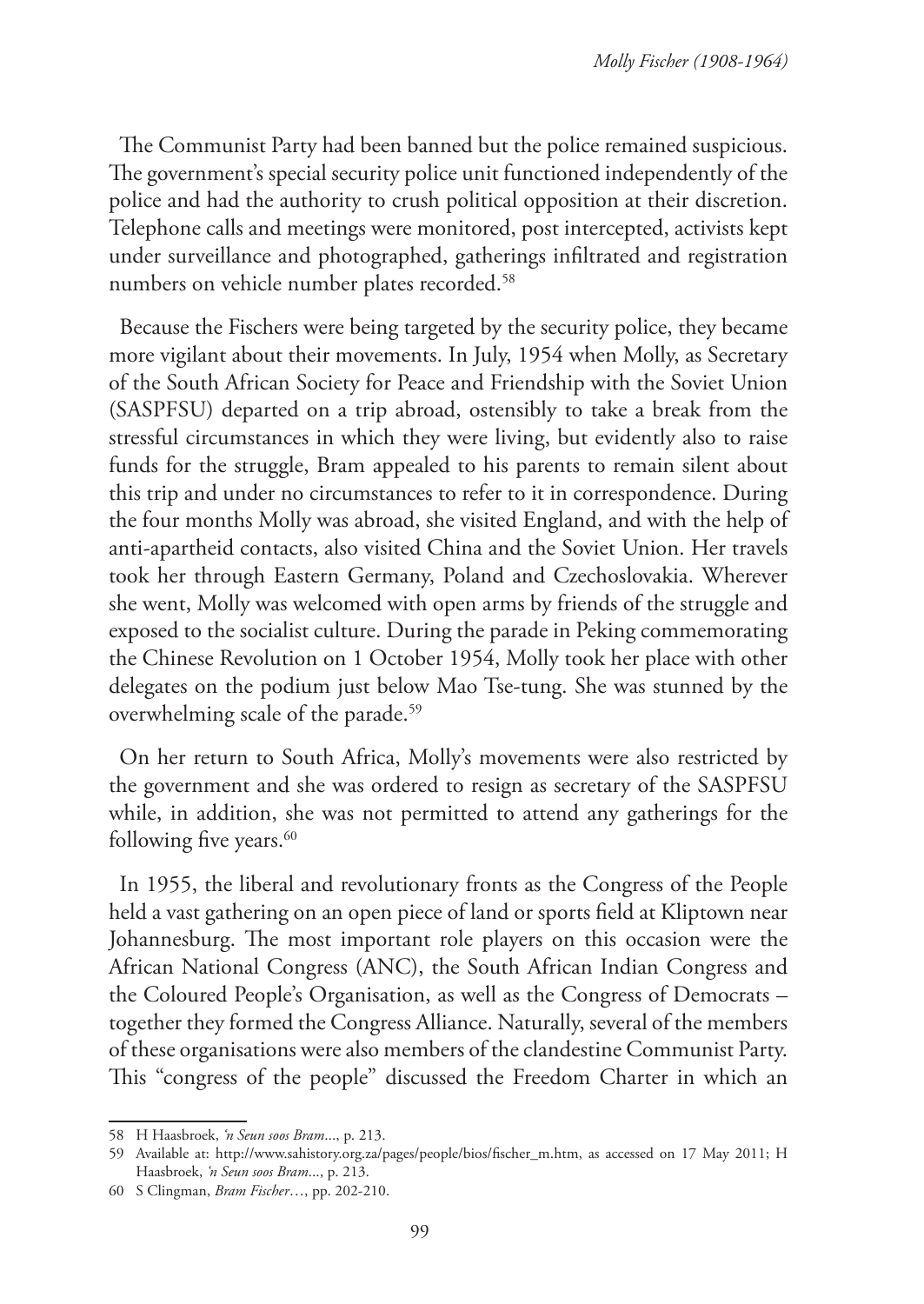appeal was made for a multi-racial, democratic society – South Africa belongs to all who live in it, black and white. As Molly's and Bram's movements had been restricted, they were unable to attend the congress. They demonstrated their support by watching the proceedings at a distance. Because they suspected treason was being planned, the heavily armed police abruptly terminated the gathering. The ANC adopted this Charter formally the following year.<sup>61</sup>

In terms of the General Law Amendment Act of 1962 which included the new offence of Sabotage, the Minister of Justice, John Vorster issued decrees of silence in public on one hundred and two individuals in that year. Molly and Bram were among them. This Act virtually gave the Minister unlimited power to counter the resistance movement in the country. People were placed under house arrest and branded as Communists, the Congress of Democrats was disbanded, protest marches prohibited and a left-wing newspaper such as Spark closed.<sup>62</sup>

### *Fischer home an oasis for struggle associates*

As the tentacles of apartheid carved ever deeper into South African society, the Fischer home in Beaumont Street gradually became a real home, an oasis, for their struggle associates, friends and acquaintances of all racial groups who shared the ideal of a non-racial world.<sup>63</sup> George Bizos remarked: "Everyone knew that Bram and Molly were absolutely committed to the struggle."<sup>64</sup> Nelson Mandela and Communists such as Moses Kotane and Michael Harmel, the Bernsteins, the Slovos and the Hodgsons visited there regularly.<sup>65</sup> At the Fischer house black and white could therefore talk to each other to their hearts content and for a while experience the freedom of association to which they all aspired. It was "a home with no racism" Ruth also recalled.<sup>66</sup>

In March 1954, Bram and Molly had a swimming pool built at their home. Apparently this was built primarily for Paul's benefit so that he could exercise his lungs and his body.<sup>67</sup> Bearing in mind the Fischer's hospitality,

<sup>61</sup> H Giliomee & B Mbenga (eds.), *Geskiedenis van Suid-Afrika* (Cape Town, Tafelberg, 2007), pp. 328-329; M Meredith, *Fischer's choice*…, pp. 44-45.

<sup>62</sup> H Haasbroek, *'n Seun soos Bram*...*,* pp. 237-239.

<sup>63</sup> N Mitchison, *A life for Africa – The story of Bram Fischer* (London, Merlin Press, 1973), pp. 69, 120-121; M Meredith, *Fischer's choice*..., p. 35.

<sup>64</sup> G Bizos, *Odyssey to freedom*..., p. 285.

<sup>65</sup> S Clingman, *Bram Fischer*…, pp. 220, 223.

<sup>66</sup> *Love, communism, revolution and Rivonia: Bram Fischer's story* (DVD-M-Net), 24 September 2007.

<sup>67</sup> H Haasbroek, "Bram Fischer en 'n seun soos Paul", *Culna*, 63, November 2008, pp. 23-24.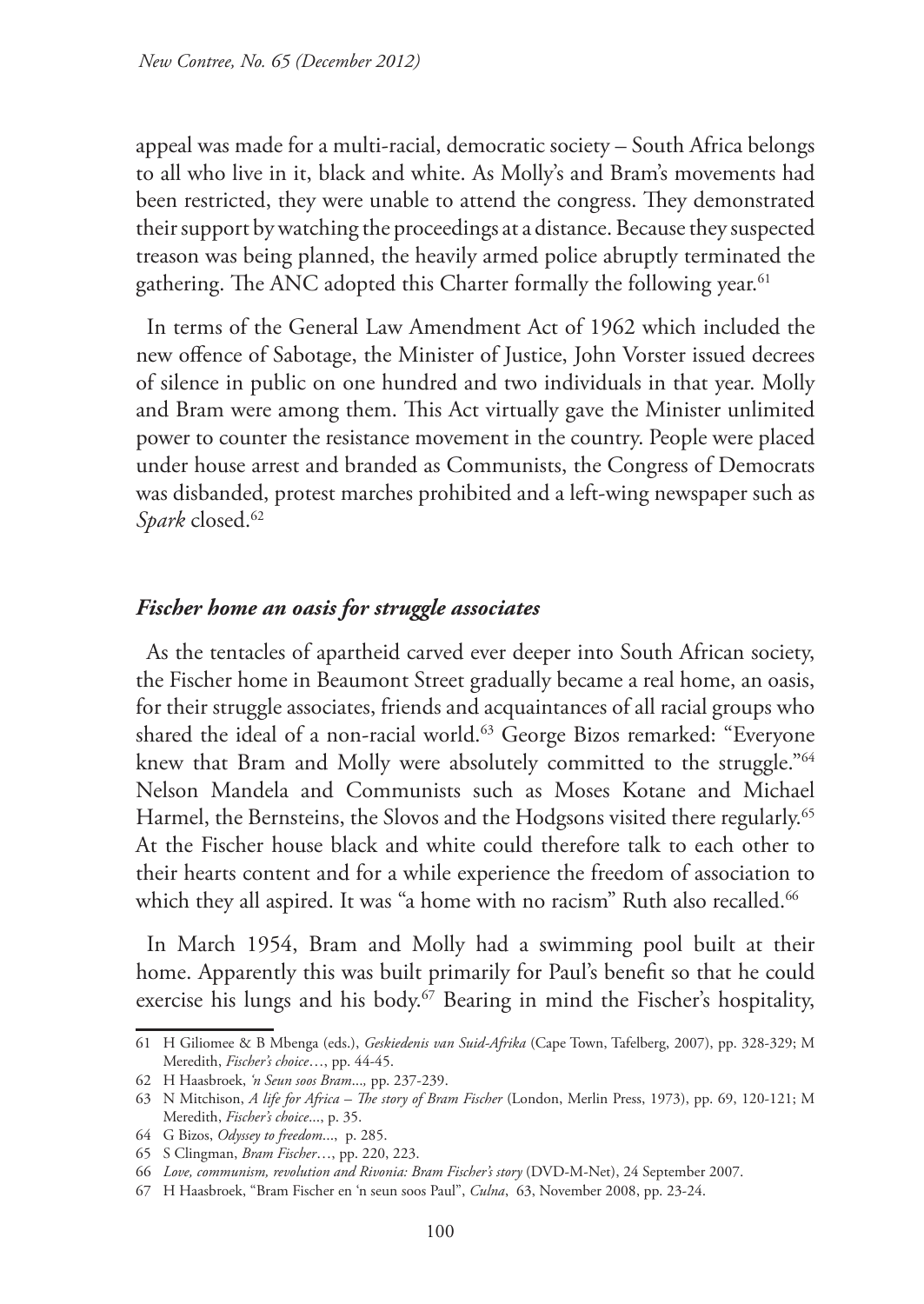it was inevitable that the swimming pool would contribute to a congenial atmosphere at Beaumont Street where all racial groups would be at ease.<sup>68</sup> The home and swimming pool increasingly became a struggle-symbol, a place where they could socialise freely notwithstanding colour.

By the time the swimming pool was complete, the Communist Party had already gone underground but remained very active with Bram as one of the leaders. Although, by and large, the lifestyle of the Fischer family could be described as very ordinary and middle-class as was that maintained by many others in the northern part of Johannesburg – a comfortable double storey house with a large garden and a swimming pool, several retainers in service and holidays at the sea or in the game reserve - the security police did not trust the peace. Indeed, Beaumont Street became a sought after target for police spies. The gathering of so many black people at the Fischer's swimming pool also offended several of the neighbours in the vicinity, but Molly and Bram ignored them.<sup>69</sup>

Although most members of the party, including Molly and Bram, were known amongst members of the public to be former Communists, nobody suspected that, in fact, they were members of an active, well-organised and disciplined underground Communist organisation.<sup>70</sup>

# **Welfare work**

Molly spent a great deal of her time on welfare work among black children. She always had a soft spot for the poor, for beggars and the oppressed and she enjoyed helping her fellow beings. When black customers in a shop were ignored while preferential service was given to a white, Molly was prepared to challenge the shopkeeper immediately. When black pupils and teachers boycotted schools in the 1950's because of their dissatisfaction with, amongst others things, the Bantu Education Act, Molly was prepared, as a teacher, to throw her weight behind the so-called private black schools (because the government would not permit such schools, they were

<sup>68</sup> H Haasbroek, "Die Fischer-woning en -swembad in Beaumontstraat 12, Johannesburg: Simbool van rasseharmonie in apartheid Suid-Afrika", *Journal for Contemporary History*, 36(1), 2011, p. 180.

<sup>69</sup> *Love, communism, revolution and Rivonia: Bram Fischer's story* (DVD - M-Net), 24 September 2007.

<sup>70</sup> M Meredith, *Fischer's choice*…, p. 42.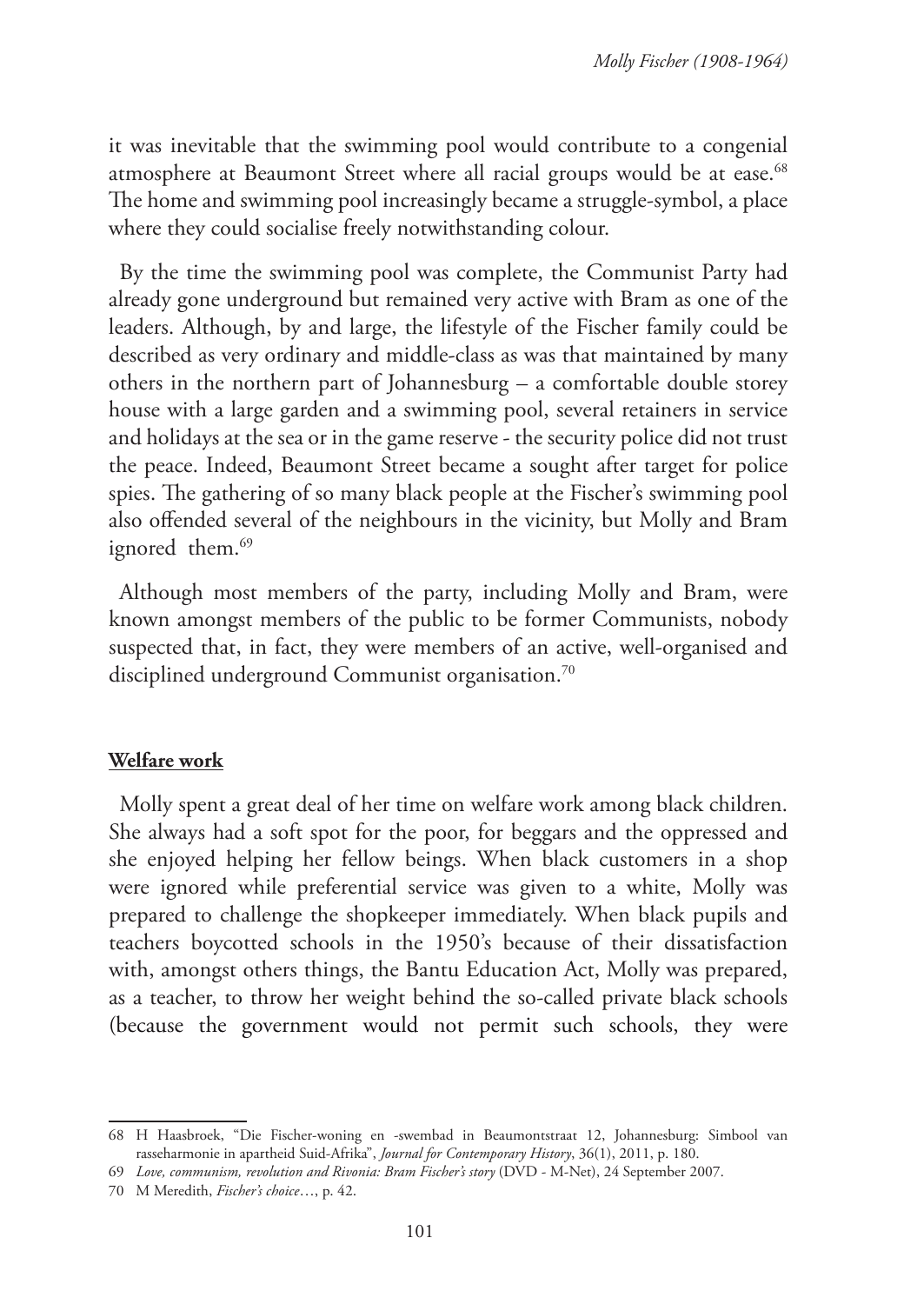known as 'Culture Clubs') so that they were not deprived of education.<sup>71</sup>

### *In prison*

At the beginning of the 1960s, the police continued to arrest activists in terms of the state of emergency in the country proclaimed after the Sharpeville massacre, bringing the number of detainees to thousands.72

It was generally thought that it would be Bram who would be arrested for his Communist activities, but it was Molly who was detained in April 1960. The authorities were determined to detain all dissidents on their list. The crackdown on Beaumont Street took place in the early morning. It would seem that Bram was overlooked because, as the advocate for the defence in the treason trial which was still in progress, his arrest would have caused the government considerable international embarrassment.73 For the first time in her life, the 52 year old Molly Fischer was on her way to prison.

Molly was held in the Fort situated on a hill near Johannesburg Central as Number 417/60. The Fort had been a Boer fortress which dated from 1899. Many well-known persons such as Walter Sisulu and his wife, Albert Luthuli, Winnie Mandela, Barbara Hogan, Joe Slovo, Mahatma Ghandi and Nelson Mandela would find their way to this prison over the years. The 1914 rebels, including General CR de Wet, also served prison sentences here.<sup>74</sup>

Molly and her activist friends, several from prominent social circles, as white prisoners were given comfortable quarters in the old hospital section. Initially, Molly resigned herself to her situation. In her letters to her family she put on a brave front saying that all was well and that they need not be concerned about her. At a later stage and under considerable protest, Molly and her friends were transferred to a prison in Pretoria. Now they were further away from their loved ones. A hunger strike followed which was intended to force the government to release them. The strike did not exactly have the desired effect

<sup>71</sup> L Callinicos, *Oliver Tambo – beyond the Engeli mountains* (Cape Town, David Philip, 2004), pp. 210-212; H Haasbroek, "Die advokaat se vrou", *Rooi Rose*, July 2008, p. 206 (available at: http://www.sahistory.org.za/ pages/people/bios/fischer\_m.htm, as accessed on 17 May 2011).

<sup>72</sup> H Haasbroek, *'n Seun soos Bram*..., p. 217.

<sup>73</sup> S Clingman, *Bram Fischer*…, pp. 265-266 (available at: http://www.sahistory.org.za/pages/people/bios/ fischer\_m.htm, as accessed on 17 May 2011).

<sup>74</sup> HDB de Villiers, "Johannesburgse Fort", *Restorica,* 18, October 1985, p. 6 (available at: http://www.ekala.co.za/ constitution-hill.html, as accessed on 11 February 2010). Today the prison section is a museum while a new building housing the Constitutional Court has been built on the grounds.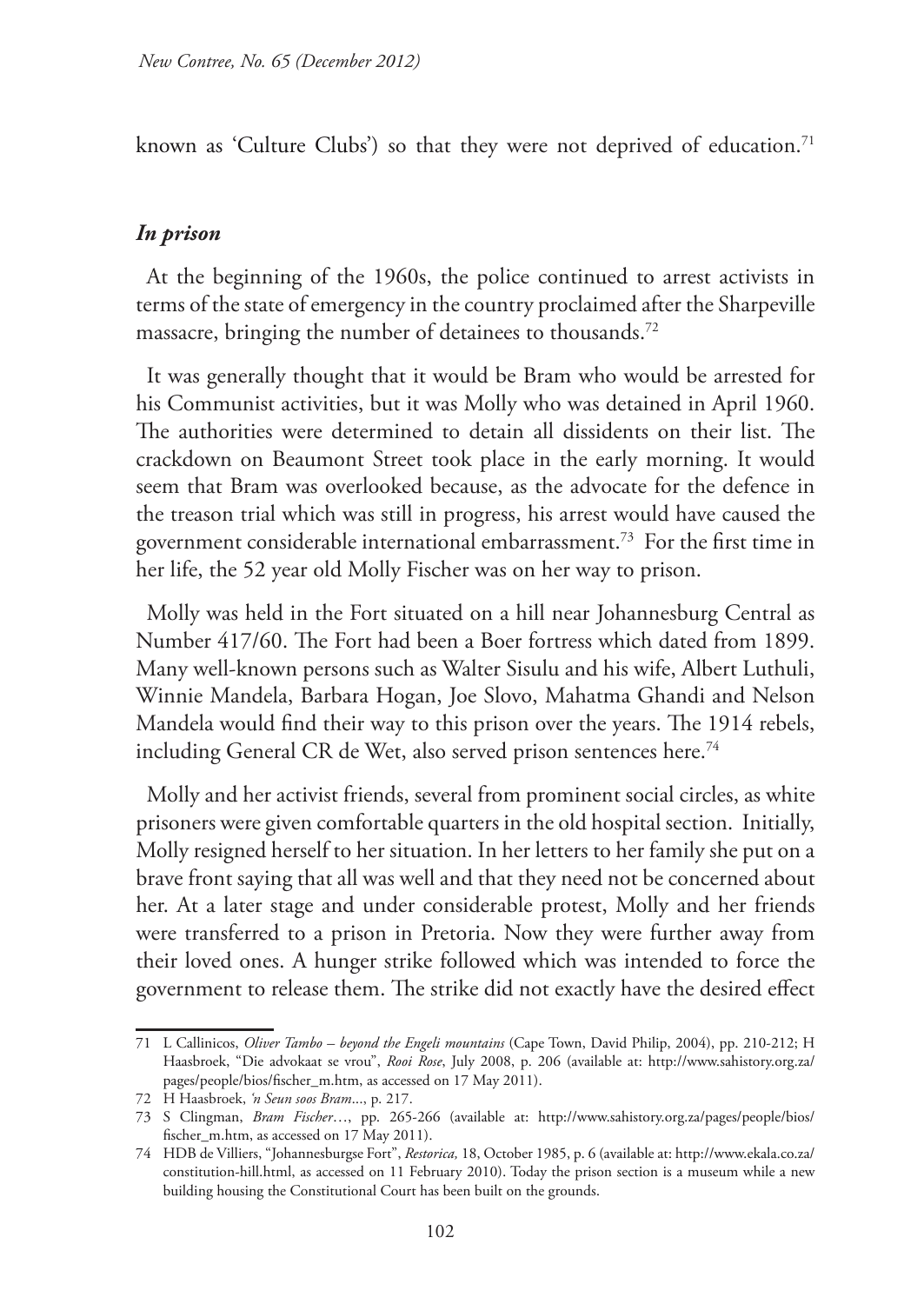but at least news of this leaked out which, in turn, led Helen Suzman to ask uncomfortable questions in Parliament.75

As time went by it was understandable that Molly would become more emotional about her incarceration. She worried continuously about her son's health.<sup>76</sup> It would seem that cheerful letters from Paul put her mind at ease about her son who had now reached his teens.<sup>77</sup> She let her son know that his letters really cheered her up: 78

I at last received your letter yesterday, after nearly two weeks … It cheered me up tremendously, as there is very little to break the monotony of our lives except visiting days twice a week … I must be the slowest knitter amongst the lot of us, but I have finished your jersey except for the polo neck … I loved getting special love from my family. So I send love to the household by the most special, specialist love to you. Look after yourself. Bram tells me that you now regulate your own insulin. That's wonderful and I'm terribly proud of you.

On 14 May 1960, approximately thirty white and black children of political prisoners between the ages of five and seventeen held a protest gathering which they organised themselves on the steps of the Johannesburg City Hall. Placards bearing words such as "I want my Mummy" and "Give us back our parents" were brandished around. Curious passers-by soon gathered around them and television teams from abroad got wind of sensation and rushed to the scene.79

Ilse Fischer was one of the organisers of the protest and also participated in the rally. Together with a couple of other hotheads, they walked into the City Hall in an effort to convince the Mayor to intercede with the authorities on their behalf to have their parents released. In Cape Town, Ruth arranged a procession of children to Parliament where a petition to have the detainees released was handed over. Had publicity been the object of this exercise, it undoubtedly proved most successful.80

On 1 July 1960 Molly, along with 1 200 other detainees, was released. Bram, Ruth and Ilse arrived in Pretoria to find Molly waiting for them outside the

<sup>75</sup> S Clingman, *Bram Fischer*…, p. 270.

<sup>76</sup> S Clingman, *Bram Fischer*…, pp. 266-273.

<sup>77</sup> FSPA, A, Reference 653/5, 9: Letter: P Fischer (Molly's son)/M Fischer, 28 April 1960.

<sup>78</sup> FSPA, A, Reference 653/5, 9: Letter: M Fischer/P Fischer (Molly's son), 25 May 1960.

<sup>79</sup> *Sunday Express,* 15 May 1960; *Golden City Post,* 15 May 1960.

<sup>80</sup> *The Star,* 14 May 1960; *Sunday Times,* 15 May 1960.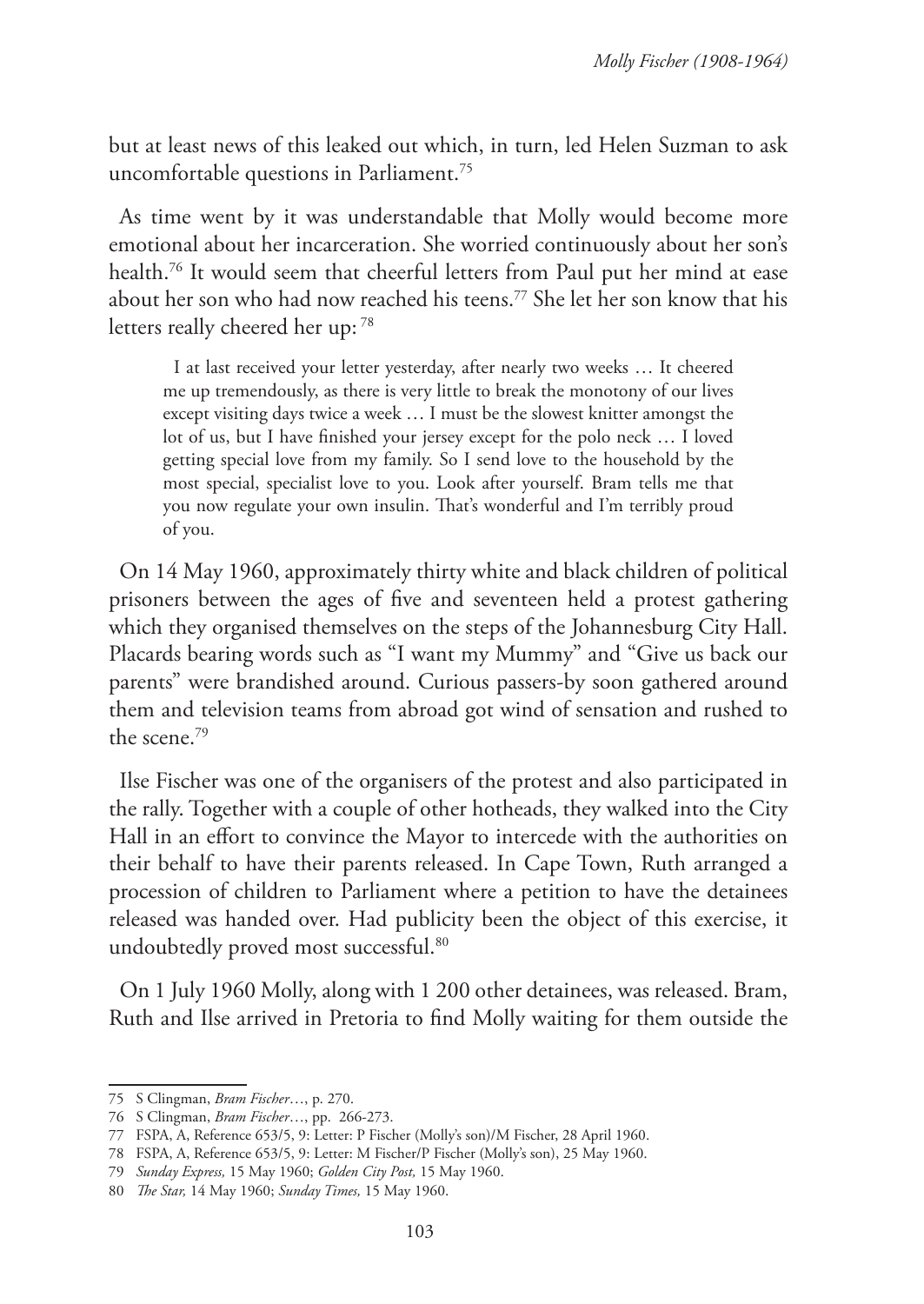prison gate, sitting on her suitcase.81

### **Molly, pillar of strength for her husband and the struggle**

Throughout the years, Molly Fischer appears to have been a splendid pillar of strength for her husband. Many were concerned that Bram's workload as an advocate and as a fervent Communist campaigner, together with all his other activities and his willingness to help those in need, would lead to a breakdown.82 However, Molly's wholehearted support carried him through many a crisis.

Molly and Bram's lives were indeed caught up in the political machinations of the day. From 1957 until 1961, Bram, as one of the leading members of the defence team, was involved in the exhausting high treason trial. All the advocates involved in the trial acquired special offices in Hillbrow from where they could work on the case undisturbed.<sup>83</sup> Notwithstanding Molly's observation that the judges were partisan and tended to favour the State,<sup>84</sup> all charges against the accused were eventually withdrawn in March 1961.<sup>85</sup>

As also happened later during the Rivonia Trial which would claim all Bram's attention, Molly felt her husband's continual absence profoundly making her feel lonely and neglected. Pouring out her heart in a letter to Ella, she wrote: 86

Ruth … writes that the Cape spring is so lovely … with Ilse in Durban & Bloem sometimes sleeping over in Pretoria, Paul & I rattle in the empty house. So we both enjoy the weekends when Bram is home … I only wish Bram had a few minutes to spare for a walk round the garden, but mostly he is kept far too busy.

In July 1961 the SACP acquired a small-holding, Lilliesleaf Farm in the Rivonia area, at that time approximately fifteen kilometres north of Johannesburg. The party bought the property as a safe haven and headquarters for its underground operators and those of the ANC, while in time Umkhonto

<sup>81</sup> S Clingman, *Bram Fischer*…, pp. 273-275; M Meredith, *Fischer's choice*…, p. 56.

<sup>82</sup> FSPA, A, Reference 653/1/3, 5: Letter: B Fischer/E Fischer, 29 January 1942.

<sup>83</sup> FSPA, A, Reference 653/2/2, 9: Letter: M Fischer/E Fischer, 9 January 1958. Included in this number of people arrested were Nelson Mandela, Helen Joseph, Walter Sisulu, Rusty Bernstein, Joe Slovo, Ruth First and Piet Beyleveld. See M Meredith, *Fischer's choice*…, p. 56.

<sup>84</sup> FSPA, A, Reference 653/2/2, 10: Letter: M Fischer/E Fischer, 27 February 1959.

<sup>85</sup> N Mandela, *Long walk to freedom*…, p. 247.

<sup>86</sup> FSPA, A, Reference 653/2/2, 10: Letter: M Fischer/E Fischer, 14/15 August 1959.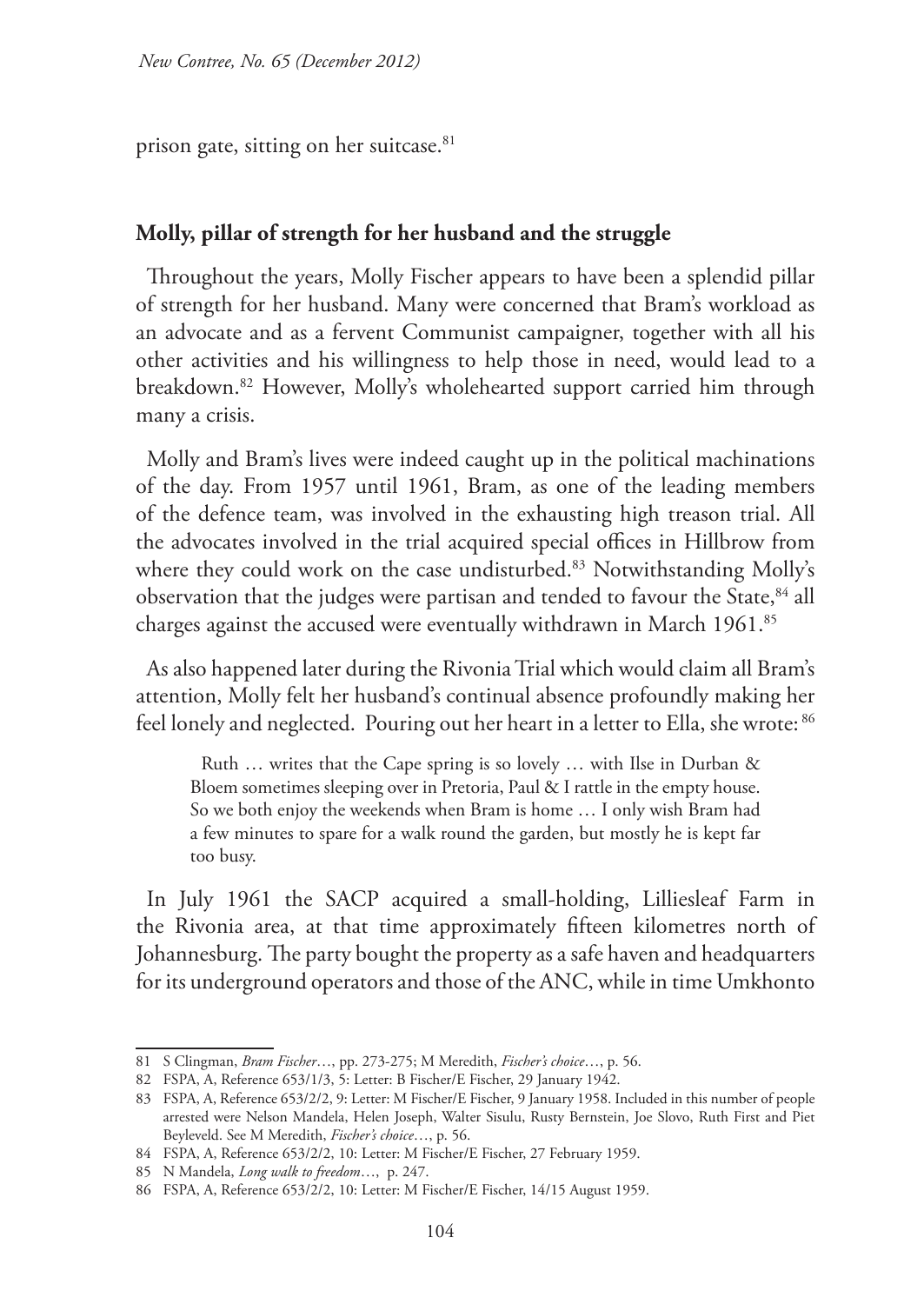we Sizwe would also make itself at home here.<sup>87</sup> As chairman of the Central Committee at the time and therefore in fact, leader of the party, Bram was a regular visitor to Lilliesleaf.88

 Using information acquired from detainees and informants, the security police raided Lilliesleaf on 11 July 1963. A number of leading conspirators were arrested amongst whom were Walter Sisulu, Govan Mbeki, Denis Goldberg and Ahmed Kathrada. Fortunately for Bram, he was absent on that day because as a rule he visited Lilliesleaf daily and sometimes twice a day. Numerous documents with revolutionary connotations, including the offensive Operation Mayibuye ('Return', meaning Africa returns to the black people), were confiscated. Several of the documents related to Bram.89 Both Bram and Mandela were later to inform the court that Mayibuye had merely been a proposition which had also been considered impracticable.<sup>90</sup>

The raid on Rivonia and the subsequent arrests shook the entire resistance movement. Panic stricken, Bram and Molly spread the word to targeted activists to mind their step and lie low.<sup>91</sup> In the meantime, they had also to give their attention to other fleeing activists. Counsel, solace, methods of escape, hideouts and the provision of supplies was constantly on their agenda and despite all the obstacles, Bram Fischer was quite fanatical about the reconstruction of the Communist Party.92

As leading counsel, Bram would represent the accused in the Rivonia Trial. What most people, apart from a few of the conspirators, did not know was that Bram was actively involved in the sabotage campaign and held a prominent position as underground Communist leader.<sup>93</sup> The Rivonia Trial took place from October 1963 until June 1964 in the Palace of Justice in Pretoria under strict police guard and Nelson Mandela became one of the accused.<sup>94</sup>

Once again, Molly's assistance was indispensable to her husband and his team. He relied on her heavily, not only for practical help in the case, but also for her emotional support. At one stage, Molly observed that Bram was

<sup>87</sup> H Haasbroek, *'n Seun soos Bram*...*,* p. 237.

<sup>88</sup> TKN Easton, "The daring life of a radically different Afrikaner", *The Boston Globe,* 12 July 1998, p. c3.

<sup>89</sup> A Sampson, *Mandela – The authorised biography* (Johannesburg, Harper Collins, 1999), p. 184; G Frankel, *Rivonia's children*…, p. 86.

<sup>90</sup> S Clingman, *Bram Fischer*…, p. 313.

<sup>91</sup> A Wolpe, *The long way home* (Cape Town, David Philip, 1994), p. 90.

<sup>92</sup> M Benson, "Abram Fischer: Afrikaner on the left", *The Guardian,* 14 November 1964, p. 5.

<sup>93</sup> J Joffe, *The Rivonia story* (Bellville, Mayibuye Books, 1995), pp. 14-15.

<sup>94</sup> M Meredith, *Fischer's choice*…, p. 83.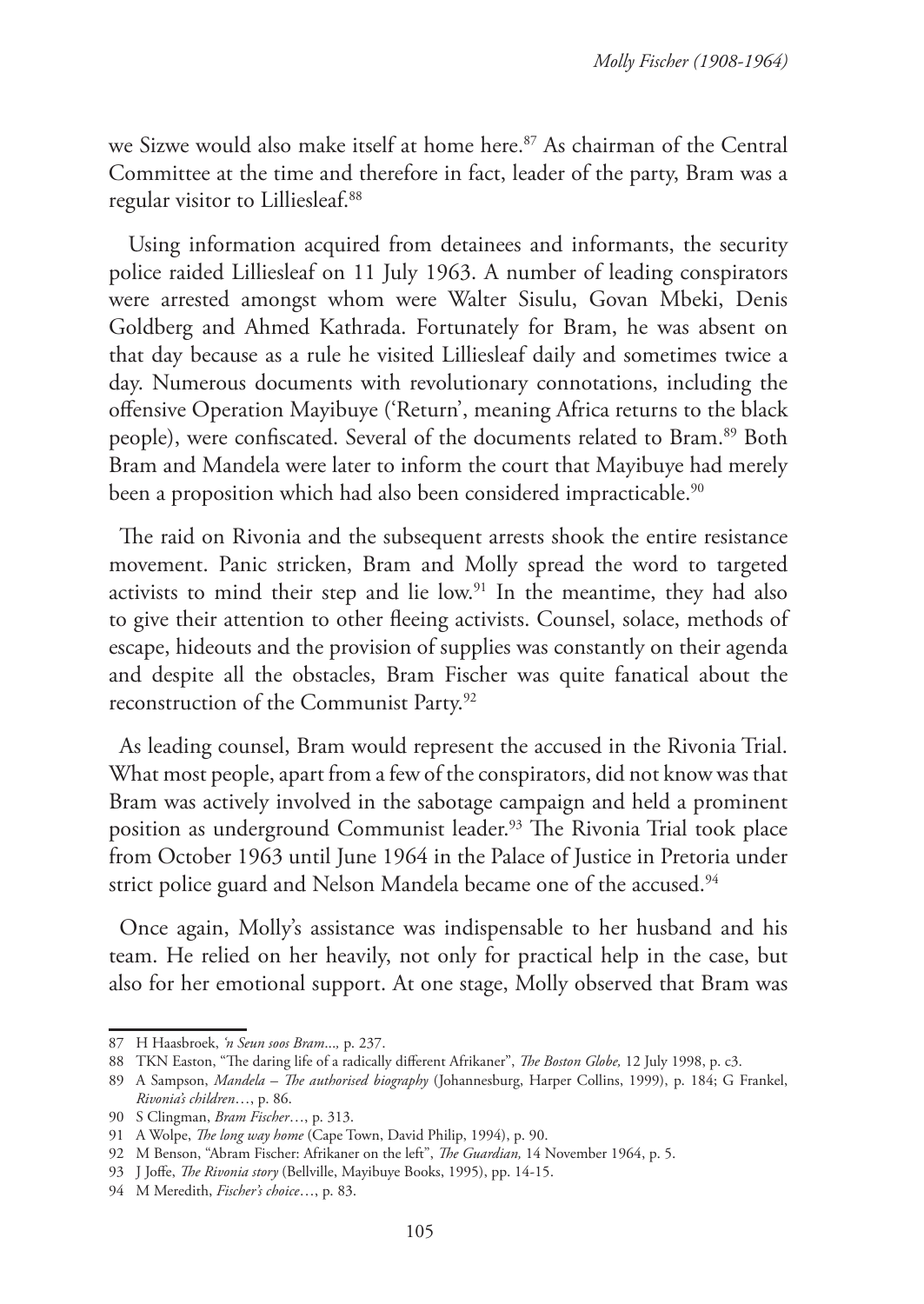working himself to death because, as leader of the defence team, he was the one primarily to carry the burden of the trial. Bram's workload, which increased as the case progressed, meant that Molly felt increasingly lonely. Furthermore, many of her friends were either in exile or were in prison or could not be reached for fear of their being incriminated. Apart from the fact that Molly continued to attend to activists and comrades who visited Beaumont Street, she also had to see to the needs of the detainees and their families. And to top it all, she assisted Bram in his research for the trial.<sup>95</sup> Clingman writes as follows in this regard:

They were all continually aware of Molly's presence – sitting on the floor clipping newspaper reports, looking up legal references. Bringing tea or something to eat, touching hands for a moment with Bram.<sup>96</sup>

The strain began to take its toll on both of them. Worst of all was, and this must have exacerbated the tension, that Bram had to defend his comrades in the dock without batting an eye while, ironically enough, he could at any time have been unmasked and revealed as one of the leaders of the people he was defending.<sup>97</sup>

At one stage, Molly complained that they no longer planned ahead but lived from day to day. She was a strong woman and like Bram usually kept her emotions under control. They knew that on Bram's performance in court depended the life or death of Mandela and his comrades. Indeed, during sleepless nights, Bram was tormented by the fear that death sentences would be passed on the accused.<sup>98</sup> That the security police could at any moment uncover their clandestine promotion of the interests of the illegal Communist Party at their home in Beaumont Street was also very stressful. Moreover Beaumont Street was also frequently used as the meeting place for Bram's team when the Rivonia case would be discussed.<sup>99</sup> Molly remarked that Johannesburg was an exciting place in which to live but she sometimes wished she could go to Timbuktu to find rest and peace.<sup>100</sup>

For many months the Rivonia Trial, which was dubbed "the political trail of the century", dragged on amid vast national and international public

<sup>95</sup> S Clingman, *Bram Fischer*…, pp. 298, 309-310.

<sup>96</sup> S Clingman, *Bram Fischer*…, p. 307.

<sup>97</sup> G Ludi & B Grobbelaar, *The amazing Mr Fischer* (Cape Town, Nasionale Boekhandel, 1966), p. 46.

<sup>98</sup> J Joffe, *The Rivonia story*..., pp. 37-38.

<sup>99</sup> H Bernstein, "A gallant symbol of resistance to Apartheid", *National Guardian,* 5 June 1965, p. 7.

<sup>100</sup> S Clingman, *Bram Fischer*…, p. 310.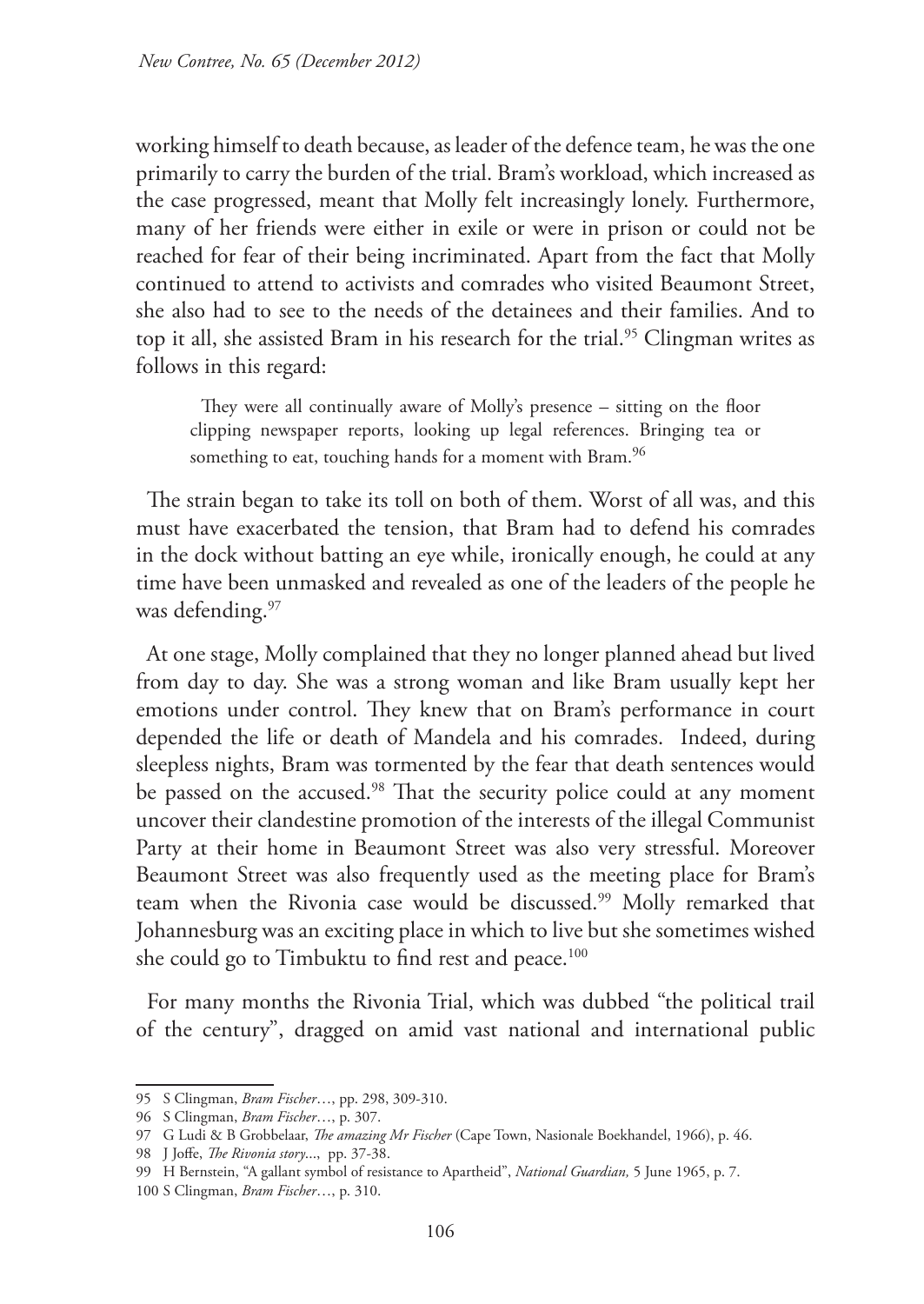interest.101 To a large extent, it rested on Bram's shoulders to save the accused from the death sentence, which with the help of his team and international pressure, he eventually accomplished.102

# **Tragic death**

On Saturday, 13 June 1964, Bram, Molly and a very good friend Elizabeth (Liz) Lewin departed for Cape Town. The trip was undertaken on one hand as a respite after the exhausting Rivonia Trial and on the other, to celebrate her  $21<sup>st</sup>$  birthday with Ilse, a final year student at the University of Cape Town.

Everyone was in a jovial mood as a result of the outcome of the trial. Approximately ten kilometres from Ventersburg on the road to Winburg, at the bridge over the Kool Spruit, Bram lost control of the car when he swung out to avoid an animal. The car left the road and landed in the water.<sup>103</sup> Bram and Liz Lewin survived unhurt, but Molly drowned. A panic stricken Bram tried in vain to save Molly.104 After a great deal of effort, the police finally succeed the following day in hauling the car and Molly's body out of the water. $105$ 

Family, friends, comrades and acquaintances - white, black and Indian came from far and wide to express their sympathy. Molly was cremated a week after the conclusion of the Rivonia Trial.106 Bram and the children wanted a small family funeral, but activist friends were of the opinion that Molly belonged to all of them. She was a role model for thousands. So it was that hundreds of mourners arrived at the funeral in addition to all Molly's family, notwithstanding their aversion to Communism. Molly's ashes were strewn in a Johannesburg Garden of Remembrance.107 Because of the apartheid system, the letter in which Mandela, imprisoned on Robben Island, expressed his condolences did not reach Bram.108

<sup>101</sup> J Joffe, *The Rivonia story*..., p. 143; N Mandela, *Long walk to freedom* ..., p. 418.

<sup>102</sup> J Joffe, *The Rivonia story*..., pp. 212-222; Ludi & Grobbelaar, *The amazing Mr Fischer…,* p. 5.

<sup>103</sup> H Haasbroek, "Die advokaat se vrou", *Rooi Rose*, July 2008, p. 208; C Smith, "Bram Fischer se vrou ook in watergraf in Vrystaat dood", *Volksblad,* 27 May 2011, p. 5.

<sup>104</sup> G Bizos, *Odyssey to freedom*..., p. 285.

<sup>105</sup> *The Friend,* 15 June 1964.

<sup>106</sup> S Clingman, *Bram Fischer*…, pp. 326-327, 330.

<sup>107</sup> G Bizos, *Odyssey to freedom*..., pp. 286.

<sup>108</sup> A Sampson, *Mandela*..., p. 206.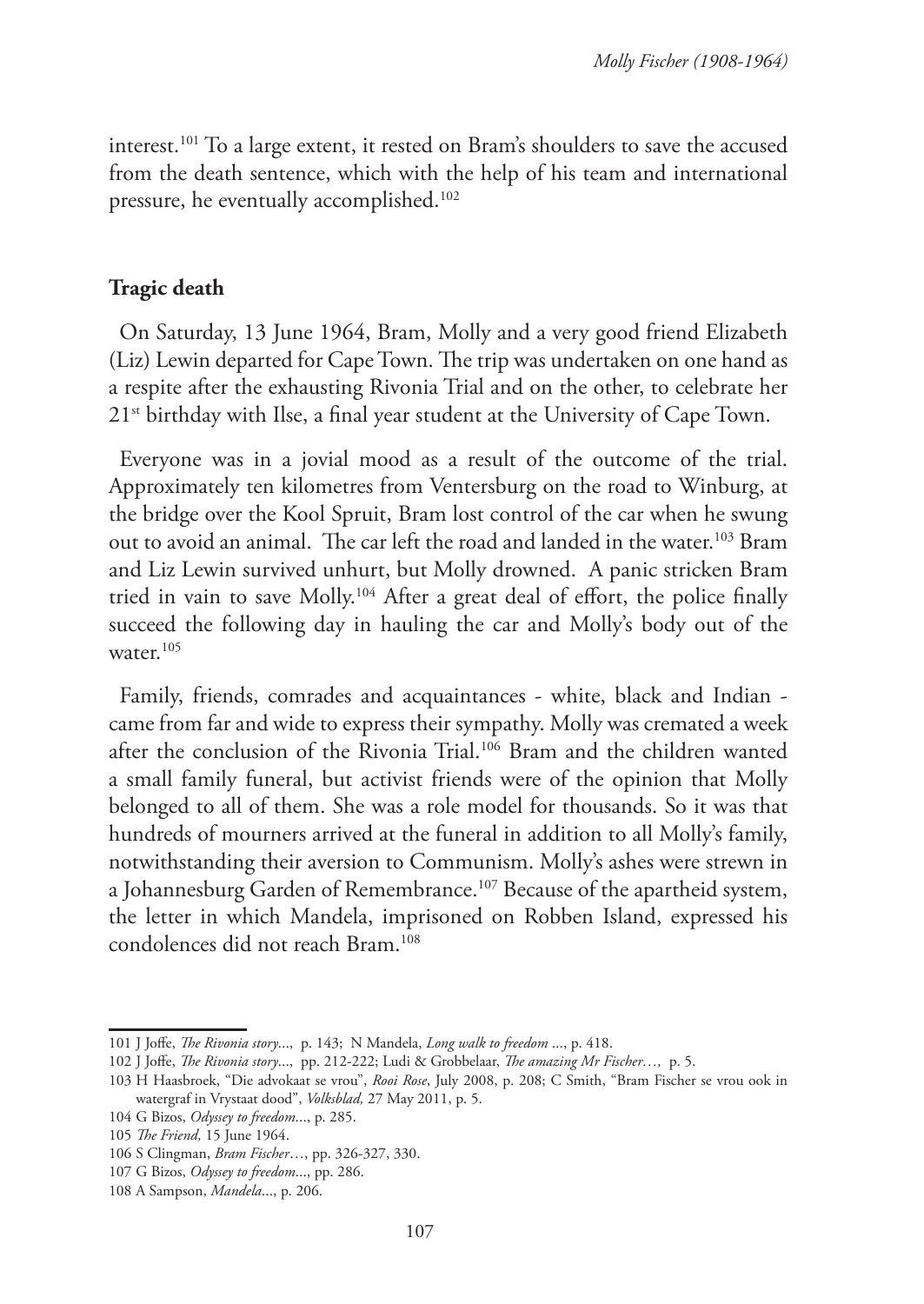Bram missed his wife immeasurably and for the rest of his life, he was to reproach himself for the accident which claimed her life.109 George Bizos remembers that the vacuum that Molly's death left and the setback which the struggle suffered were all etched on Bram's face.<sup>110</sup> In an emotional letter to Ilse, Bram poured out his heart and told her of his love for Molly, his selfreproach in regard to the accident in which she had died, the happy times they had enjoyed with their family at home and the wonderful support they had always given him. Extracts from this letter read: 111

Ours has been a lovely home with a beautiful garden … But to me the garden and home have always been much more than a showpiece. They have been a sort of epitome of all that Molly was and what she stood for: Friendliness and warmth, strength and love. God, what a terrible thing I did when I had that accident. At times I could nearly go mad with remorse & despair. I would have done so, I think, but for the help which you & Ruth & Paul give me ...

In September 1964 Bram was arrested and allowed out on bail. Because of the damning evidence led in court regarding his undermining Communist activities, Bram vanished from society at the beginning of 1965. Each day that he spent in freedom was considered by black and white activists as a symbolic victory for the struggle. Ruth and Ilse were of the opinion that their father would never have gone underground had their mother still lived.<sup>112</sup>

At the end of that year, he was hunted down in Johannesburg after an intensive police search. In 1966 Bram Fischer was sentenced to life imprisonment for conspiracy to overthrow the Nationalist Party government, sabotage and activities on behalf of the banned SACP. The local prison in Pretoria became his home. Riddled with cancer, he was released on humanitarian grounds in 1975 to spend his final days with his brother in Bloemfontein where his daughters visited him regularly.<sup>113</sup>

# **Conclusion**

Molly Fischer, like her well-known husband, Bram, made a significant contribution to the struggle. At a time when empathy with the struggle, not

<sup>109</sup> S Clingman, *Bram Fischer*…, p. 334.

<sup>110</sup> G Bizos, *Odyssey to freedom*..., p. 296.

<sup>111</sup> FSPA, A, Reference 750: Letter: B Fischer/I Fischer (strictly private & confidential), 23 January 1965.

<sup>112</sup> F Wilson (ed.), "Bram Fischer: Son of Africa", *South African Outlook*, 105 (1248), May 1975, p. 67; S Clingman, *Bram Fischer*…, pp. 353, 357.

<sup>113</sup> H Haasbroek, "Die laaste 60 Dae van Bram Fischer", *Journal for Contemporary History*, 33(3), 2008, pp. 81-95.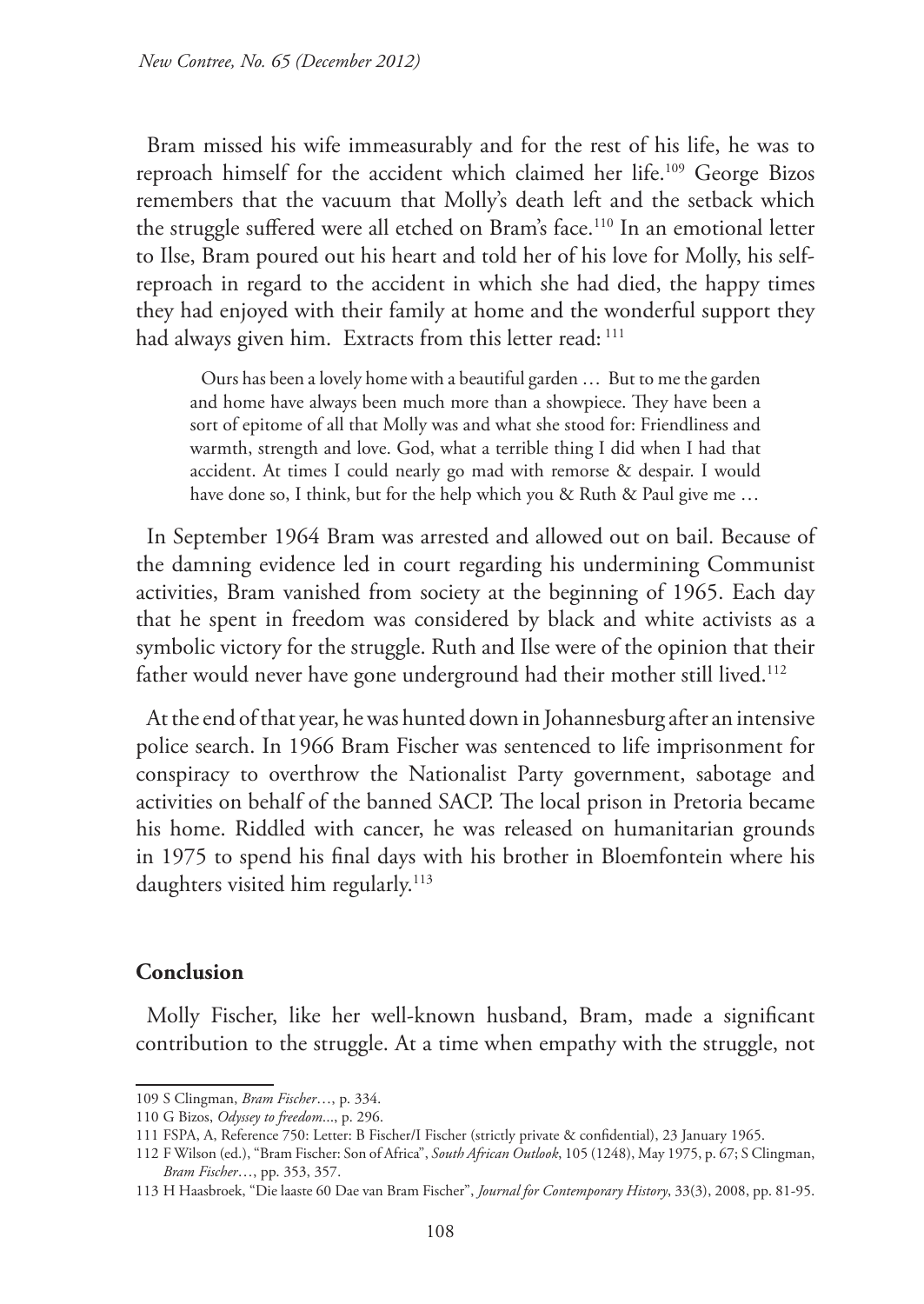to mention Communism, by Afrikaners was exceptional, both of them were prominent in this sphere and, in the historiography on the subject, enjoyed recognition for their sustained opposition to the apartheid government.

But Molly and Bram's ideological views differed radically from those of their Afrikaner compatriots and the courageous manner in which they put these into practise in order to bring about a just racial system in the country resulted in a great deal of tension in their lives. Because of their empathy with Communism and being atheists besides, they were often typified by their own people as arch-terrorists, as Anti-Christ and wicked. However, they kept their heads up high, lived with this denunciation and, with wills of iron, with stood the pressure.

Many Afrikaners denounced them as traitors who had betrayed their Afrikaner heritage. Those individuals found it difficult to accept that they were ordinary people who also experienced the joys and sorrows of family life. For so many years their public image was that which was placed in the forefront that few people know of the inner conflict they experienced in regard to their youngest child and only son's illness.

 Nelson Mandela attributed these descriptive words to Molly Fischer which sum up her stature in the struggle: "Molly was a wonderful, unselfish woman, one without pretence, an absolute pillar of strength for her husband and the struggle."114

<sup>114</sup> N Mandela, *Long walk to freedom*…, p. 374.